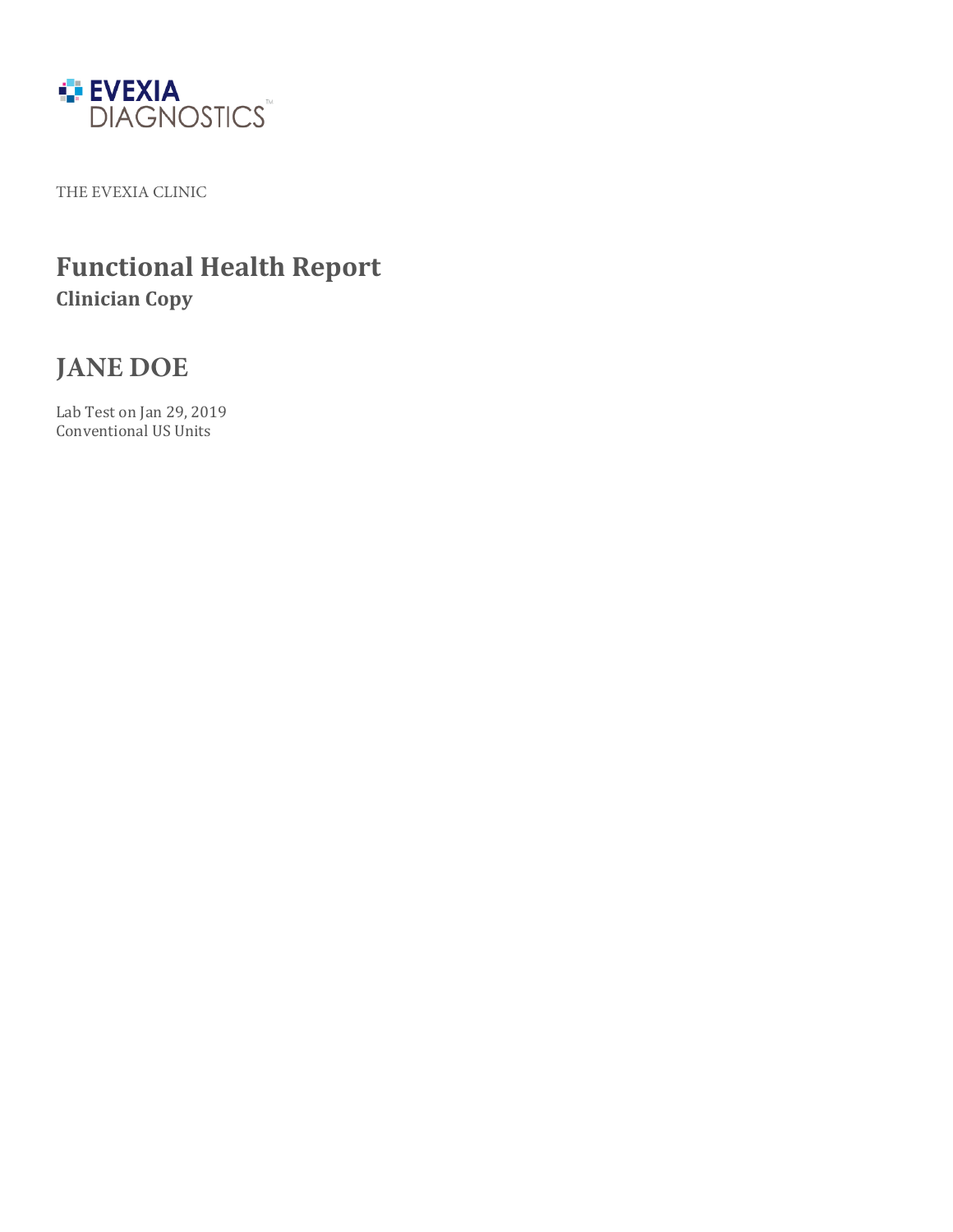# **Table of Contents**



| <b>Health Improvement Plan</b><br>This report shows customized recommendations based on the blood test results.                                                                                          | $\overline{4}$ |
|----------------------------------------------------------------------------------------------------------------------------------------------------------------------------------------------------------|----------------|
| <b>Product Summary Report</b><br>This report provides a summary of the nutritional supplement recommendations.                                                                                           | 3              |
| <b>Blood Test Results Report</b><br>This report lists the blood test results and shows whether or not an individual<br>element is outside of the optimal range and/or outside of the clinical lab range. | 7              |
| % Deviation from Optimal Report<br>This report shows the elements on this blood test that are farthest from optimal<br>expressed as a % deviation from the median.                                       | 10             |
| <b>Out Of Optimal Range Report</b><br>This report will give you background details about the elements on this blood test<br>that are outside the optimal range high and low.                             | 12             |
| <b>Functional Index Report</b><br>This report presents the 20 Indices of Functional Health.                                                                                                              | 17             |
| <b>Nutrient Index Report</b><br>This report presents the 6 Indices of Nutrient Health and areas of nutrient need.                                                                                        | 20             |
| <b>Clinical Dysfunctions Report</b><br>This report shows the likely health concerns and dysfunctions based on an analysis of<br>this blood test.                                                         | 29             |
| <b>Blood Test History Report</b><br>This report gives an historical view of the last 7 blood tests side by side highlighting<br>elements that are outside the optimal range.                             | 26             |
| <b>Recommended Further Testing</b><br>A report showing areas that may require further evaluation, testing and investigation.                                                                             | 24             |
| <b>Disclaimer Page</b>                                                                                                                                                                                   | 34             |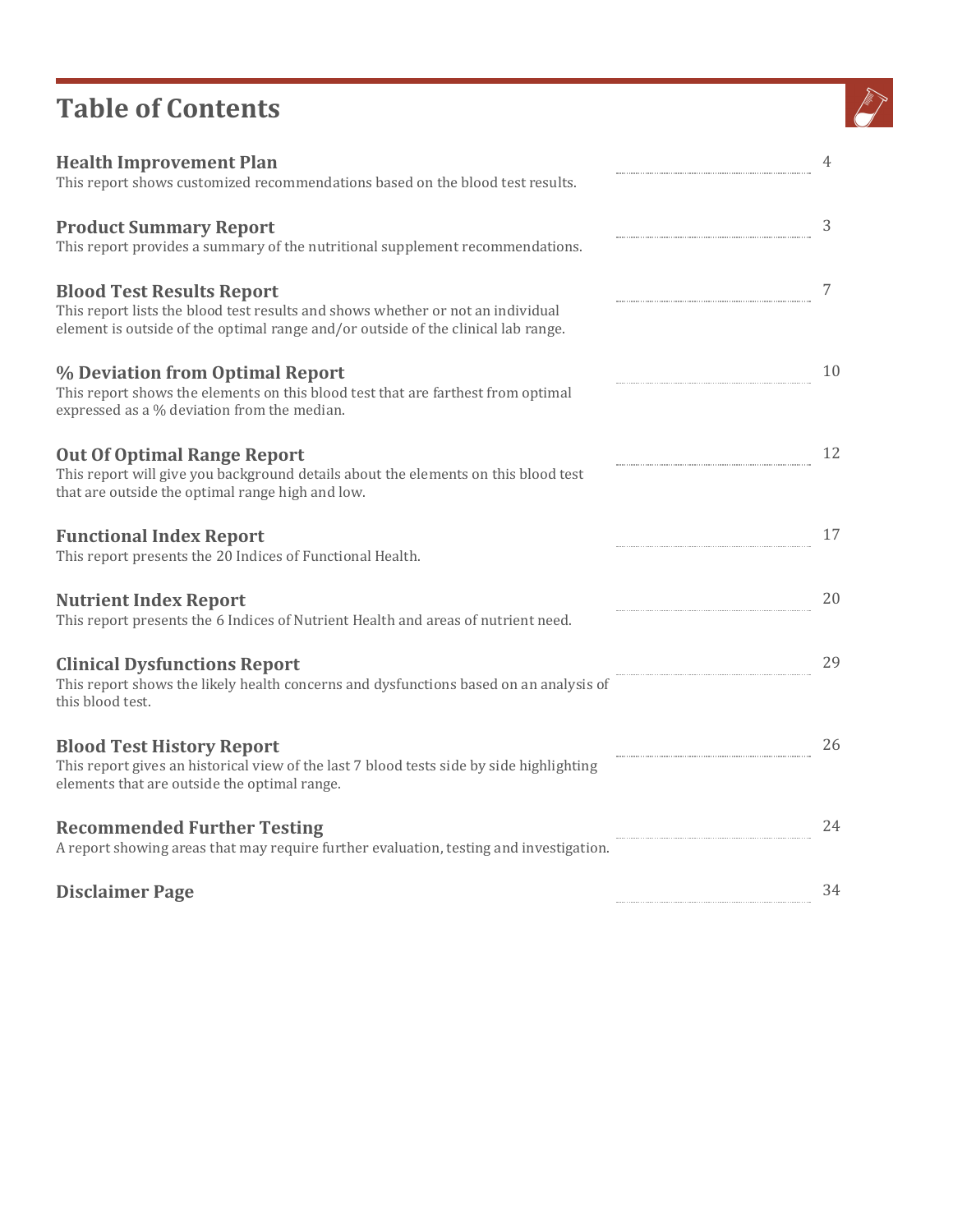# **Product Summary Report**



The Product Summary Report takes all the information on this report and provides a summary of the nutritional supplements recommended to help bring the systems of the body back into balance. This plan focuses on the top areas of need as presented in this report.

# **Other Potential Product Recommendations**

# There are no results available for this report.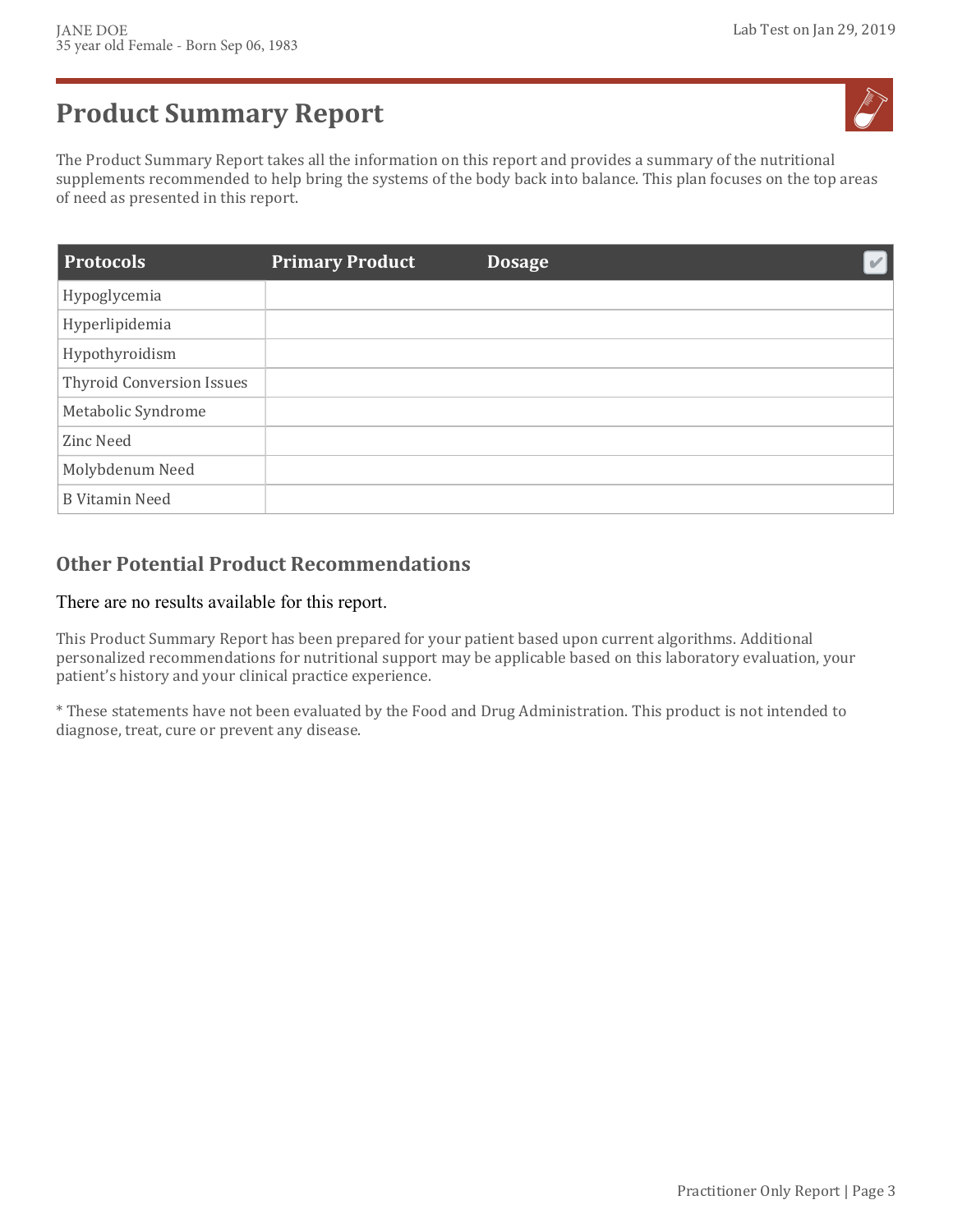# **Health Improvement Plan**



The Health Improvement Plan takes all the information on this report and focuses on the top areas that need the most attention.

# Hypoglycemia

The results of this blood test indicate a tendency towards hypoglycemia or low blood sugar and a need for blood sugar support.

# **Rationale:**

LDH

# Hyperlipidemia

The results of this blood test indicate a tendency towards hyperlipidemia, which has been shown to increase the risk of developing atherosclerotic coronary artery disease. There is a need for cardiovascular support, especially support to help lower excessive blood fats. The results of this blood test initiate a tententy divarias hyperhypotential, when this open statem when the product of the Food and Drug Ademosite binding achieved by the Food and Drug Check and the Food and Drug Check Ch

#### **Rationale:**

Cholesterol - Total T, Triglycerides T, LDL Cholesterol T, Cholesterol/HDL Ratio T, HDL Cholesterol  $\downarrow$ 

# Hypothyroidism

The results of this blood test indicate a tendency towards hypothyroidism and a need for thyroid gland support. If you haven't done so already, you may want to consider running a thyroid antibody panel to rule out autoimmune thyroiditis.

#### **Rationale:**

TSH  $\uparrow$ , Total T3  $\downarrow$ , Cholesterol - Total  $\uparrow$ , Triglycerides  $\uparrow$ , Free T3  $\downarrow$ 

# Thyroid Conversion Issues

The results of this blood test indicate a tendency towards a type of hypothyroidism connected to a difficulty converting thyroxine (T4) into triiodothyronine (T3).

**Rationale:** Total T3  $\downarrow$ , Free T3  $\downarrow$ 

diagnose, treat, cure or prevent any disease.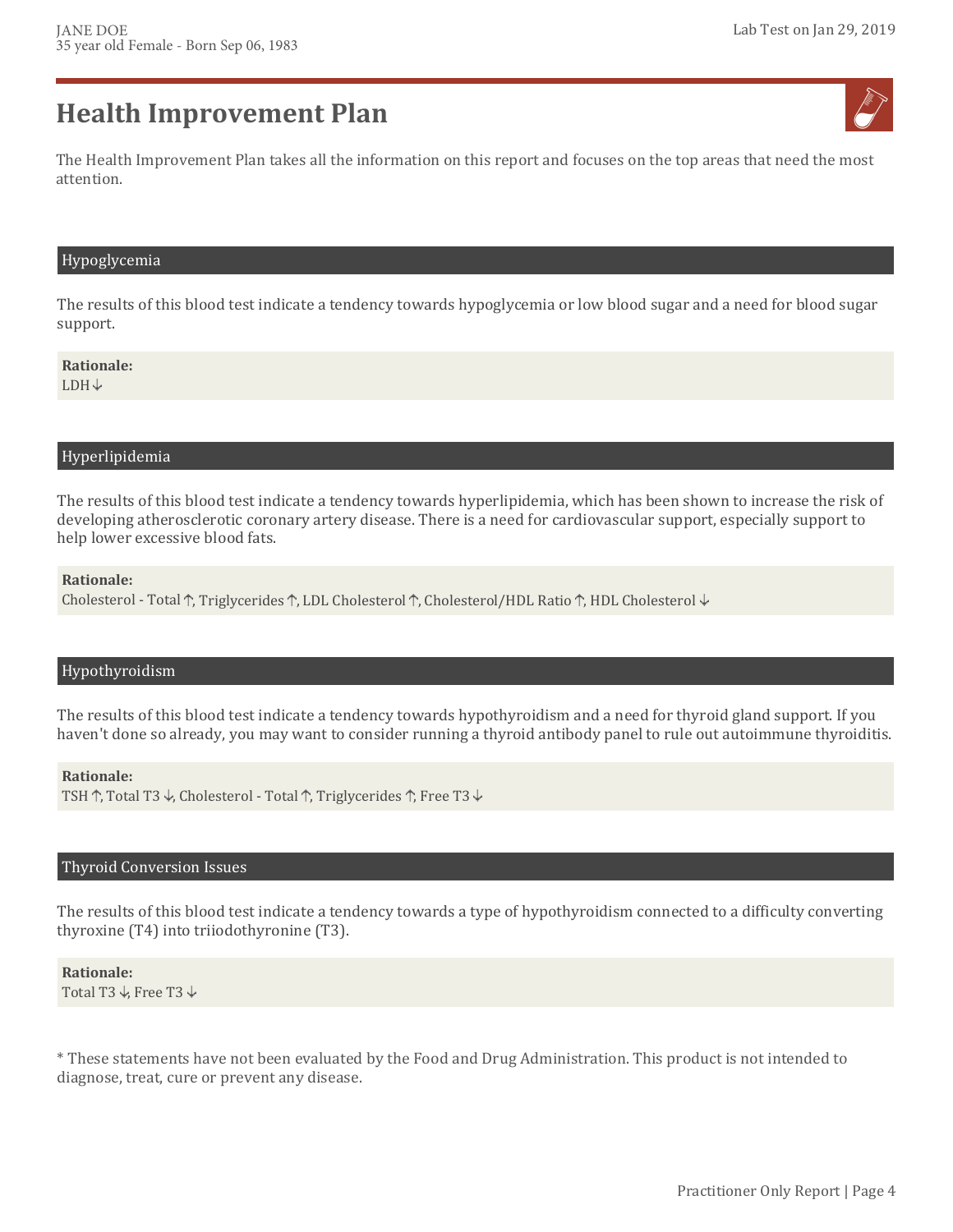# Metabolic Syndrome

The results of this blood test indicate a tendency towards metabolic syndrome and a need for blood sugar support.

**Rationale:**

Triglycerides  $\uparrow$ , Insulin - Fasting  $\uparrow$ , Cholesterol - Total  $\uparrow$ , LDL Cholesterol  $\uparrow$ , HDL Cholesterol  $\downarrow$ 

diagnose, treat, cure or prevent any disease.

This Feath Islam and Fermion Sep 06, 1983<br>
The results of this blood test indicate a tendency towards metabolic syndrome and a need for blood sugar support.<br> **Rationale:**<br>
Triglycerides  $\uparrow$ , Insulin - Fasting  $\uparrow$ , Cho This Health Improvement Plan has been prepared for your patient based upon current algorithms. Additional personalized recommendations for nutritional support may be applicable based on this laboratory evaluation, your patient's history and your clinical practice experience.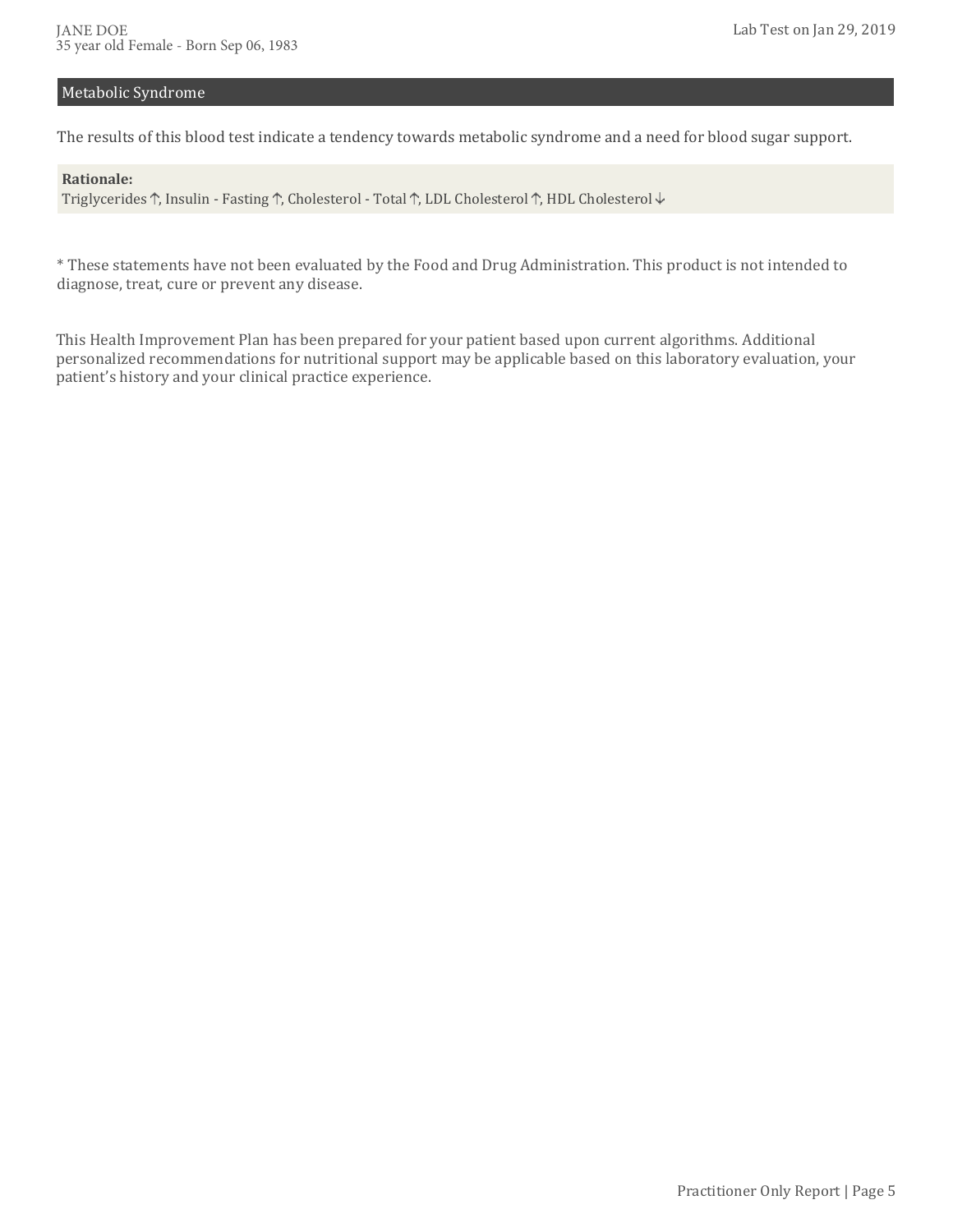# **Suggested Individual Nutrient Recommendations**

The Health Improvement Plan takes all the information on this report and focuses on the top areas that need the most attention.

### Zinc Need

The results of this blood test indicate that this patient's zinc levels might be lower than optimal and shows a need for zinc supplementation.\*

**Rationale:** Alk Phos  $\downarrow$ 

#### Molybdenum Need

The results of this blood test indicate that this patient's molybdenum levels might be lower than optimal and shows a need for molybdenum supplementation and/or support for phase 2 liver detoxification.

**Rationale:** Uric Acid, female ↓

# B Vitamin Need

The results of this blood test indicate that this patient's B vitamin levels might be lower than optimal and shows a need for B complex supplementation.

#### **Rationale:**

Anion gap  $\uparrow$ , LDH  $\downarrow$ , Hemoglobin, Female  $\downarrow$ , Hematocrit, Female  $\downarrow$ 

diagnose, treat, cure or prevent any disease.

The results of this blood test indicate that this patient's zinc levels might be lower than optimal and shows a need for Rationate:<br>
Alt Phos 4<br>
Alt Phos 4<br>
Alt Phos 4<br>
Alt Phos 4<br>
Alt Phos 16 of this blood test indicate This Health Improvement Plan has been prepared for your patient based upon current algorithms. Additional personalized recommendations for nutritional support may be applicable based on this laboratory evaluation, your patient's history and your clinical practice experience.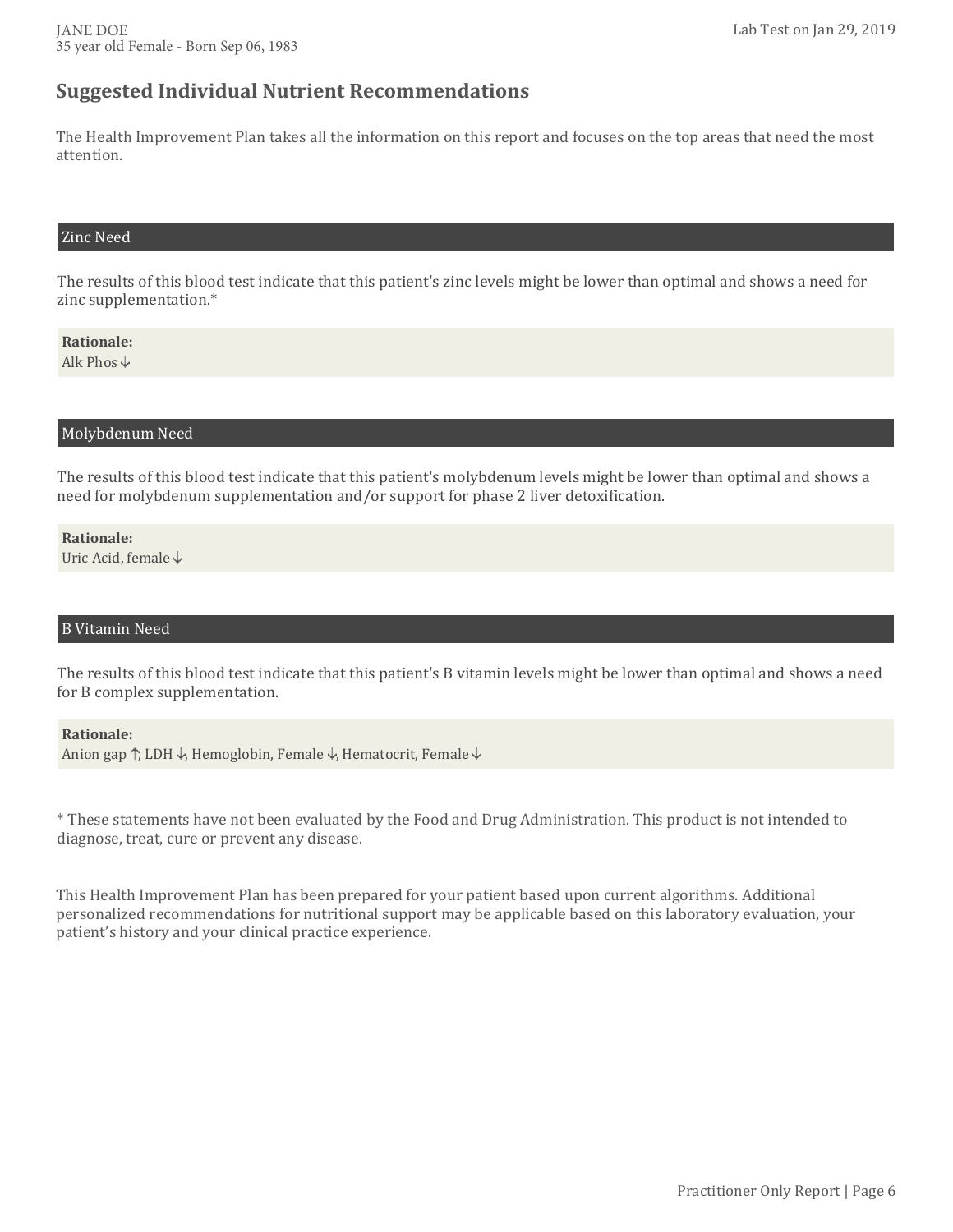# **Blood Test Results Report**



The Blood Test Results Report lists the results of the patient's Chemistry Screen and CBC and shows you whether or not an individual element is outside of the optimal range and/or outside of the clinical lab range. The elements appear in the order in which they appear on the lab test form.

| <b>Above Optimal Range</b><br>7 Current 11 Previous | 本                      | 6 Current 4 Previous    |                                | <b>Above Standard Range</b> | $\uparrow$ |                       | Alarm High<br>▲<br>2 Current 3 Previous                      |
|-----------------------------------------------------|------------------------|-------------------------|--------------------------------|-----------------------------|------------|-----------------------|--------------------------------------------------------------|
| <b>Below Optimal Range</b><br>11 Current 4 Previous | $\downarrow$           | 2 Current 1 Previous    |                                | <b>Below Standard Range</b> | п<br>↓     |                       | Alarm Low<br>$\overline{\mathbf{v}}$<br>0 Current 5 Previous |
| Element                                             | Current<br>Jan 29 2019 | Previous<br>Sep 19 2018 | Impr                           | Optimal Range               |            | <b>Standard Range</b> | Units                                                        |
| Glucose                                             | 85.00                  | 84.00                   |                                | $72.00 - 90.00$             |            | $65.00 - 99.00$       | mg/dL                                                        |
| Hemoglobin A1C                                      | 5.00                   | 5.00                    |                                | $5.00 - 5.50$               |            | $0.00 - 5.60$         | $\%$                                                         |
| Insulin - Fasting                                   | 8.10                   | $\uparrow$ 7.50         | $\mathbf{r}$                   | $2.00 - 5.00$               |            | $2.00 - 19.00$        | µIU/ml                                                       |
| <b>BUN</b>                                          | 10.00                  | 15.00                   |                                | $10.00 - 16.00$             |            | $7.00 - 25.00$        | mg/dL                                                        |
| Creatinine                                          | 0.61                   | $\sqrt{0.76}$           | $\mathbf{P}$                   | $0.80 - 1.10$               |            | $0.40 - 1.35$         | mg/dL                                                        |
| <b>BUN/Creatinine Ratio</b>                         | 16.39                  | 19.73                   | ø                              | $10.00 - 16.00$             |            | $6.00 - 22.00$        | Ratio                                                        |
| eGFR Non-Afr. American                              | 117.00                 | 102.00                  |                                | $90.00 - 120.00$            |            | $60.00 - 90.00$       | mL/min/1.73m2                                                |
| eGFR African American                               | 136.00                 | 118.00                  | $\mathbf{r}$                   | $90.00 - 120.00$            |            | $60.00 - 90.00$       | mL/min/1.73m2                                                |
| Sodium                                              | 134.00                 | $\frac{1}{2}$ 136.00    | <b>P</b>                       | 135.00 - 142.00             |            | 135.00 - 146.00       | mEq/L                                                        |
| Potassium                                           | 4.20                   | 4.40                    |                                | $4.00 - 4.50$               |            | $3.50 - 5.30$         | mEq/L                                                        |
| Sodium/Potassium Ratio                              | 31.90                  | 30.90                   |                                | $30.00 - 35.00$             |            | $30.00 - 35.00$       | ratio                                                        |
| Chloride                                            | 101.00                 | 100.00                  |                                | 100.00 - 106.00             |            | $98.00 - 110.00$      | mEq/L                                                        |
| CO <sub>2</sub>                                     | 25.00                  | 26.00                   |                                | $25.00 - 30.00$             |            | $19.00 - 30.00$       | mEq/L                                                        |
| Anion gap                                           | 12.20                  | $\uparrow$ 14.40        | Ŀ                              | $7.00 - 12.00$              |            | $6.00 - 16.00$        | mEq/L                                                        |
| Uric Acid, female                                   | 2.80                   | $\frac{1}{2}$ 5.30      | $\overline{\mathbf{r}}$        | $3.00 - 5.50$               |            | $2.50 - 7.00$         | mg/dL                                                        |
| Protein, total                                      | 7.00                   | 7.90                    | $\boldsymbol{c}$               | $6.90 - 7.40$               |            | $6.10 - 8.10$         | g/dL                                                         |
| Albumin                                             | 4.50                   | 5.00                    |                                | $4.00 - 5.00$               |            | $3.60 - 5.10$         | g/dL                                                         |
| Globulin, total                                     | 2.50                   | 2.90                    | $\overline{6}$<br>$\mathbf{A}$ | $2.40 - 2.80$               |            | $2.00 - 3.50$         | g/dL                                                         |
| Albumin/Globulin Ratio                              | 1.80                   | 1.70                    |                                | $1.40 - 2.10$               |            | $1.00 - 2.50$         | ratio                                                        |
| Calcium                                             | 9.50                   | 9.70                    |                                | $9.40 - 10.10$              |            | $8.60 - 10.40$        | mg/dL                                                        |
| Calcium/Albumin Ratio                               | 2.11                   | 1.94                    |                                | $0.00 - 2.60$               |            | $0.00 - 2.70$         | ratio                                                        |
| Phosphorus                                          | 4.20                   | $\boxed{\uparrow}$ 4.60 | Ø<br>ᠰ                         | $3.50 - 4.00$               |            | $2.50 - 4.50$         | mg/dL                                                        |
| Calcium/Phosphorous Ratio                           | 2.26                   | $\sqrt{2.10}$           | B<br>◡                         | $2.30 - 2.70$               |            | $2.30 - 2.70$         | ratio                                                        |
| Magnesium                                           | 2.20                   | 2.40                    |                                | $2.20 - 2.50$               |            | $1.50 - 2.50$         | mg/dl                                                        |
| Alk Phos                                            | 54.00                  | $\sqrt{65.00}$          | $\mathbf{r}$                   | $70.00 - 100.00$            |            | $35.00 - 115.00$      | IU/L                                                         |
| AST (SGOT)                                          | 13.00                  | 15.00                   |                                | $10.00 - 26.00$             |            | $10.00 - 35.00$       | IU/L                                                         |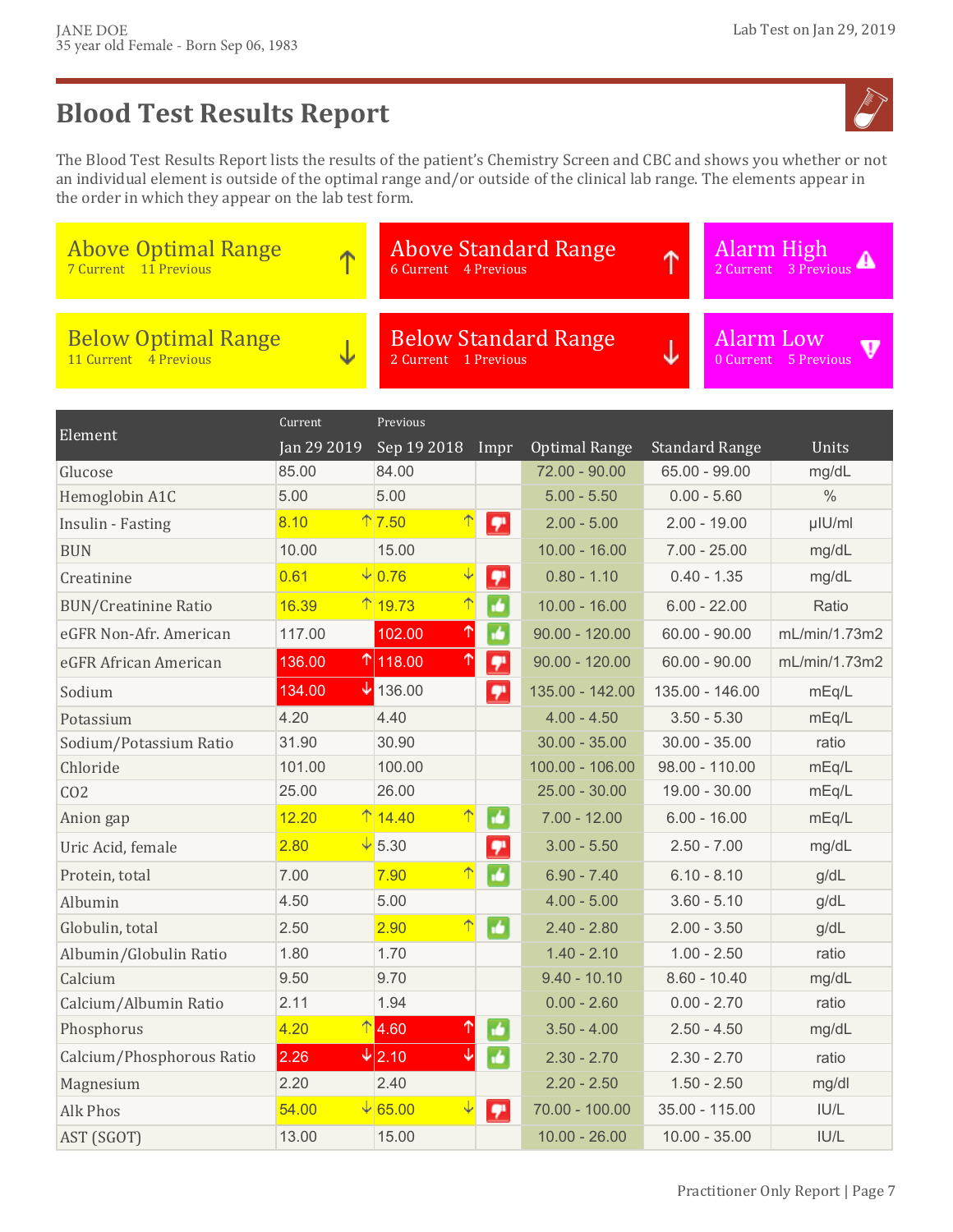JANE DOE 35 year old Female - Born Sep 06, 1983

| ALT (SGPT)                | 10.00  | 9.00                           |                                | $10.00 - 26.00$  | $6.00 - 29.00$   | U/L                    |
|---------------------------|--------|--------------------------------|--------------------------------|------------------|------------------|------------------------|
| LDH                       | 120.00 | $\sqrt{133.00}$                | $\mathbf{r}$                   | 140.00 - 200.00  | 120.00 - 250.00  | IUI/L                  |
| Bilirubin - Total         | 0.40   | 0.50                           |                                | $0.10 - 0.90$    | $0.20 - 1.20$    | mg/dL                  |
| Bilirubin - Direct        | 0.10   | 0.10                           |                                | $0.00 - 0.20$    | $0.00 - 0.19$    | mg/dL                  |
| Bilirubin - Indirect      | 0.30   | 0.40                           |                                | $0.10 - 0.70$    | $0.20 - 1.20$    | mg/dL                  |
| GGT                       | 15.00  | 16.00                          |                                | $10.00 - 30.00$  | $3.00 - 70.00$   | IUI/L                  |
| Iron - Serum              | 57.00  | $\frac{1}{2}$ 107.00           | $\mathbf{r}$                   | 85.00 - 130.00   | $40.00 - 160.00$ | µg/dL                  |
| Ferritin                  | 75.00  | 60.00                          |                                | $40.00 - 150.00$ | $10.00 - 232.00$ | ng/mL                  |
| TIBC                      | 338.00 | 395.00                         | $\overline{\mathbf{6}}$        | 250.00 - 350.00  | 250.00 - 425.00  | µg/dL                  |
| % Transferrin saturation  | 17.00  | $\frac{1}{2}$ 27.00            | $\overline{\mathbf{r}}$        | $24.00 - 50.00$  | $15.00 - 50.00$  | $\%$                   |
| Cholesterol - Total       | 258.00 | $\uparrow$ 355.00              | $\blacksquare$<br>А            | 155.00 - 190.00  | 125.00 - 200.00  | mg/dL                  |
| Triglycerides             | 129.00 | 119.00                         | $\overline{r}$                 | $50.00 - 100.00$ | $0.00 - 150.00$  | mg/dL                  |
| LDL Cholesterol           | 178.00 | $\triangle$ 258.00             | $\bullet$                      | $0.00 - 120.00$  | $0.00 - 130.00$  | mg/dL                  |
| <b>HDL</b> Cholesterol    | 54.00  | $\sqrt{71.00}$                 | $\overline{\mathbf{r}}$        | $55.00 - 70.00$  | 46.00 - 100.00   | mg/dL                  |
| Cholesterol/HDL Ratio     | 4.80   | $\uparrow$ 5.00                |                                | $0.00 - 3.00$    | $0.00 - 5.00$    | Ratio                  |
| Triglyceride/HDL Ratio    | 2.38   | $\uparrow$ 1.67                | $\overline{\boldsymbol{\tau}}$ | $0.00 - 2.00$    | $0.00 - 3.30$    | ratio                  |
| <b>TSH</b>                | 6.63   | 106.73                         |                                | $1.00 - 3.00$    | $0.40 - 4.50$    | µU/mL                  |
| Free T3                   | 2.70   | $\sqrt{\frac{1}{1.50}}$        | Ø<br>$\bm{v}$                  | $2.80 - 3.50$    | $2.30 - 4.20$    | pg/ml                  |
| Total T3                  | 81.00  | $\sqrt{34.00}$                 | $\mathbf{v}$<br>۱ń.            | $90.00 - 168.00$ | 76.00 - 181.00   | ng/dL                  |
| Free T4                   | 1.10   | $ 0.40\rangle$                 | $\overline{16}$<br>$\bm{v}$    | $1.00 - 1.50$    | $0.80 - 1.80$    | ng/dL                  |
| Total T4                  | 6.10   | 2.20                           | $\mathbf{v}$<br>ø              | $6.00 - 11.90$   | $4.50 - 12.00$   | µg/dL                  |
| T3 Uptake                 | 35.00  | 29.00                          |                                | $27.00 - 35.00$  | $22.00 - 35.00$  | $\frac{0}{0}$          |
| Free Thyroxine Index (T7) | 2.13   | 0.63                           | $\overline{1}$                 | $1.70 - 4.60$    | $1.40 - 3.80$    | Index                  |
| Hs CRP, Female            | 3.20   | $\uparrow$ 3.70                | O<br>↑                         | $0.00 - 0.99$    | $0.00 - 2.90$    | mg/L                   |
| Vitamin D (25-OH)         | 53.00  | 54.00                          |                                | $50.00 - 90.00$  | $30.00 - 100.00$ | ng/ml                  |
| <b>Total WBCs</b>         | 7.00   | 7.40                           |                                | $5.30 - 7.50$    | $3.80 - 10.80$   | k/cumm                 |
| RBC, Female               | 4.22   | 4.68                           | $\mathbf{L}$                   | $3.90 - 4.50$    | $3.80 - 5.10$    | m/cumm                 |
| Hemoglobin, Female        | 12.60  | $\sqrt{13.50}$                 | $\mathbf{r}$                   | $13.50 - 14.50$  | $11.70 - 15.50$  | g/dl                   |
| Hematocrit, Female        | 36.90  | $\frac{1}{2}$ 41.60            | $\mathbf{r}$                   | $37.00 - 44.00$  | $35.00 - 45.00$  | $\%$                   |
| <b>MCV</b>                | 87.40  | 88.90                          |                                | $85.00 - 92.00$  | $80.00 - 100.00$ | $\mathsf{f}\mathsf{L}$ |
| MCH                       | 29.90  | 28.80                          |                                | $27.00 - 31.90$  | 27.00 - 33.00    | pg                     |
| <b>MCHC</b>               | 34.10  | 32.50                          |                                | $32.00 - 35.00$  | $32.00 - 36.00$  | g/dL                   |
| Platelets                 | 417.00 | 369.00                         | $\bullet$                      | 150.00 - 400.00  | 140.00 - 415.00  | k/cumm                 |
| <b>RDW</b>                | 12.20  | 13.20                          | $\overline{L}$                 | $11.70 - 13.00$  | $11.00 - 15.00$  | $\%$                   |
| Neutrophils               | 48.00  | 55.00                          |                                | $40.00 - 60.00$  | $40.00 - 60.00$  | $\%$                   |
| Lymphocytes               | 38.00  | 36.00                          |                                | $25.00 - 40.00$  | $25.00 - 40.00$  | $\%$                   |
| Monocytes                 | 8.00   | $\textcolor{red}{\big }\,6.00$ | $\overline{\mathbf{r}}$        | $0.00 - 7.00$    | $0.00 - 7.00$    | $\%$                   |
| Eosinophils               | 6.00   | $\hat{T}$ 3.00                 | $\overline{\mathbf{r}}$        | $0.00 - 3.00$    | $0.00 - 3.00$    | $\%$                   |
| Basophils                 | 0.00   | 0.00                           |                                | $0.00 - 1.00$    | $0.00 - 1.00$    | $\%$                   |
|                           |        |                                |                                |                  |                  |                        |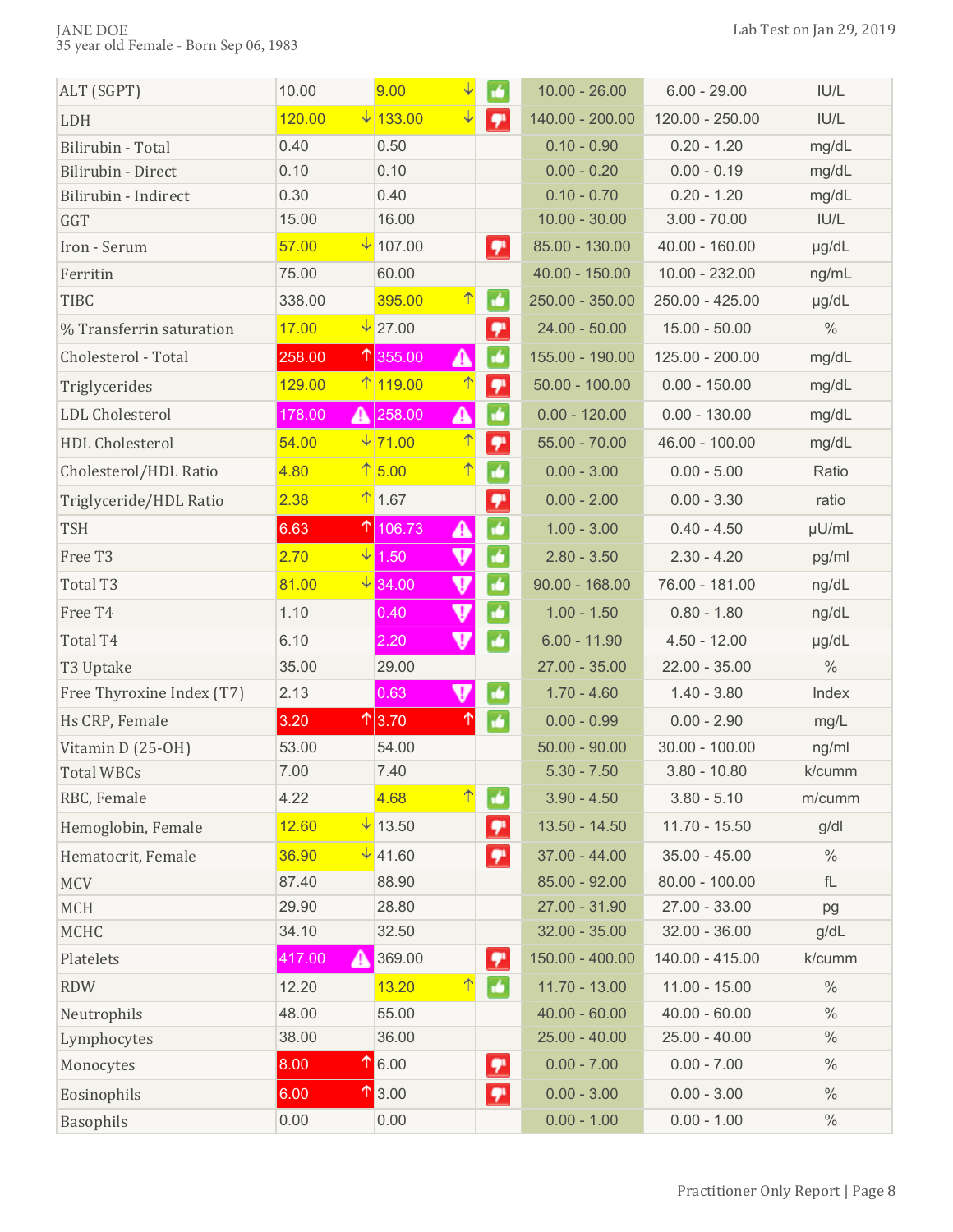JANE DOE 35 year old Female - Born Sep 06, 1983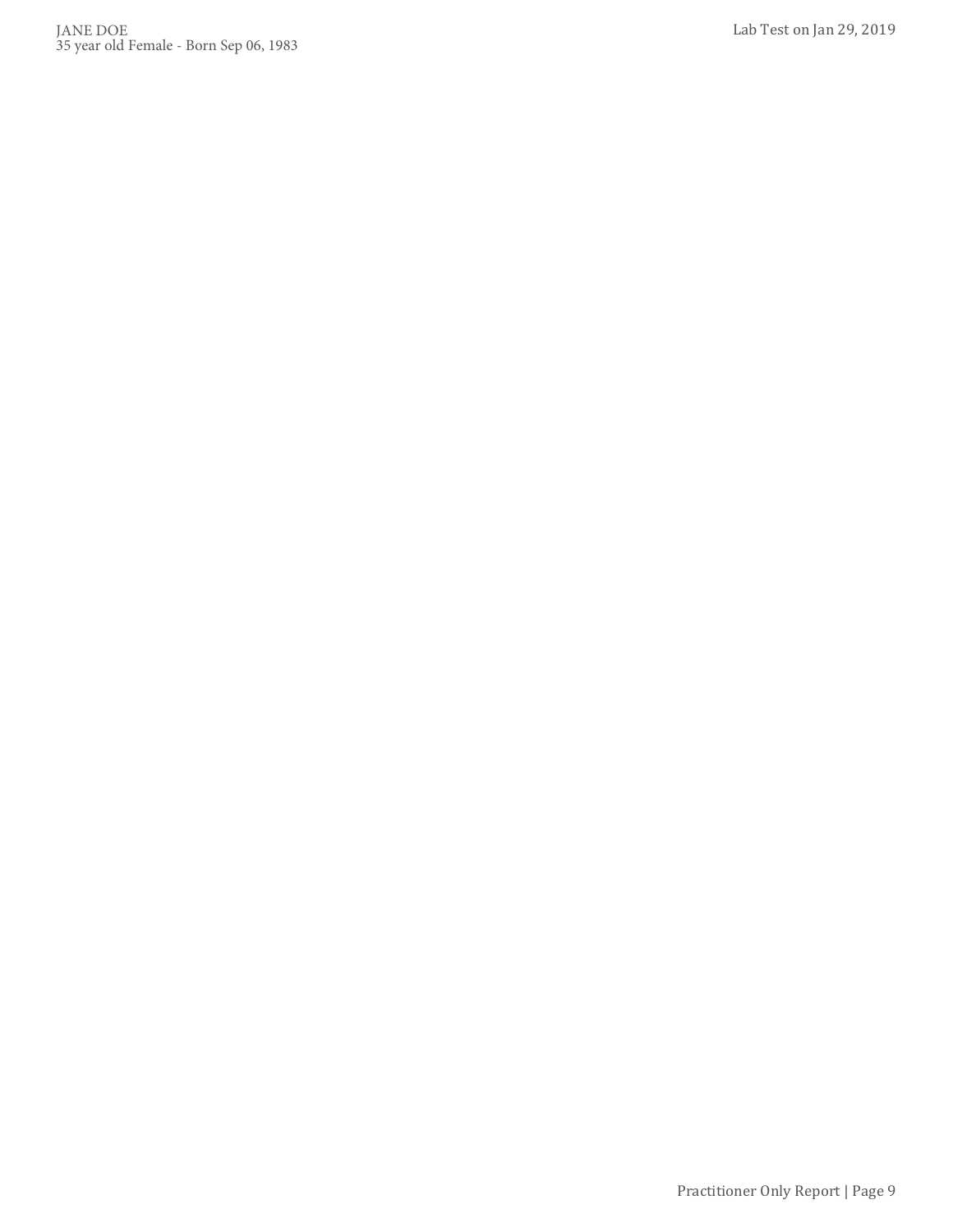# **% Deviation from Optimal Report**



This report shows the elements on the blood test that are farthest from optimal expressed as a %. The elements that appear closest to the top and the bottom are those elements that are farthest from optimal and should be carefully reviewed.

| Element                     | % from Median  | Lab    | Low    | High   |     | <b>Optimal Reference Ranges</b> |
|-----------------------------|----------------|--------|--------|--------|-----|---------------------------------|
|                             |                | Result |        |        | Low | High                            |
| Hs CRP, Female              | 273            | 3.20   | 0.00   | 0.99   |     |                                 |
| Cholesterol - Total         | 244            | 258.00 | 155.00 | 190.00 |     |                                 |
| <b>TSH</b>                  | 232            | 6.63   | 1.00   | 3.00   |     |                                 |
| Insulin - Fasting           | 153            | 8.10   | 2.00   | 5.00   |     |                                 |
| Eosinophils                 | 150            | 6.00   | 0.00   | 3.00   |     |                                 |
| Cholesterol/HDL Ratio       | 110            | 4.80   | 0.00   | 3.00   |     |                                 |
| Triglycerides               | 108            | 129.00 | 50.00  | 100.00 |     |                                 |
| eGFR African American       | 103            | 136.00 | 90.00  | 120.00 |     |                                 |
| <b>LDL</b> Cholesterol      | 98             | 178.00 | 0.00   | 120.00 |     |                                 |
| Phosphorus                  | 90             | 4.20   | 3.50   | 4.00   |     |                                 |
| Triglyceride/HDL Ratio      | 69             | 2.38   | 0.00   | 2.00   |     |                                 |
| Monocytes                   | 64             | 8.00   | 0.00   | 7.00   |     |                                 |
| Platelets                   | 57             | 417.00 | 150.00 | 400.00 |     |                                 |
| <b>BUN/Creatinine Ratio</b> | 56             | 16.39  | 10.00  | 16.00  |     |                                 |
| Anion gap                   | 54             | 12.20  | 7.00   | 12.00  |     |                                 |
| T3 Uptake                   | 50             | 35.00  | 27.00  | 35.00  |     |                                 |
| eGFR Non-Afr. American      | 40             | 117.00 | 90.00  | 120.00 |     |                                 |
| <b>TIBC</b>                 | 38             | 338.00 | 250.00 | 350.00 |     |                                 |
| Lymphocytes                 | 37             | 38.00  | 25.00  | 40.00  |     |                                 |
| Calcium/Albumin Ratio       | 31             | 2.11   | 0.00   | 2.60   |     |                                 |
| <b>Total WBCs</b>           | 27             | 7.00   | 5.30   | 7.50   |     |                                 |
| Glucose                     | 22             | 85.00  | 72.00  | 90.00  |     |                                 |
| <b>MCHC</b>                 | 20             | 34.10  | 32.00  | 35.00  |     |                                 |
| <b>MCH</b>                  | $9\,$          | 29.90  | 27.00  | 31.90  |     |                                 |
| Albumin/Globulin Ratio      | $\overline{7}$ | 1.80   | 1.40   | 2.10   |     |                                 |
| RBC, Female                 | $\mathfrak{S}$ | 4.22   | 3.90   | 4.50   |     |                                 |
| Albumin                     | $\cap$         | 4.50   | 4.00   | 5.00   |     |                                 |
| Bilirubin - Direct          | $\overline{0}$ | 0.10   | 0.00   | 0.20   |     |                                 |
| Potassium                   | $-10$          | 4.20   | 4.00   | 4.50   |     |                                 |
| Neutrophils                 | $-10$          | 48.00  | 40.00  | 60.00  |     |                                 |
| <b>RDW</b>                  | $-12$          | 12.20  | 11.70  | 13.00  |     |                                 |
| Sodium/Potassium Ratio      | $-12$          | 31.90  | 30.00  | 35.00  |     |                                 |
| Bilirubin - Total           | $-12$          | 0.40   | 0.10   | 0.90   |     |                                 |
| <b>MCV</b>                  | $-16$          | 87.40  | 85.00  | 92.00  |     |                                 |
| Bilirubin - Indirect        | $-17$          | 0.30   | 0.10   | 0.70   |     |                                 |
|                             |                |        |        |        |     |                                 |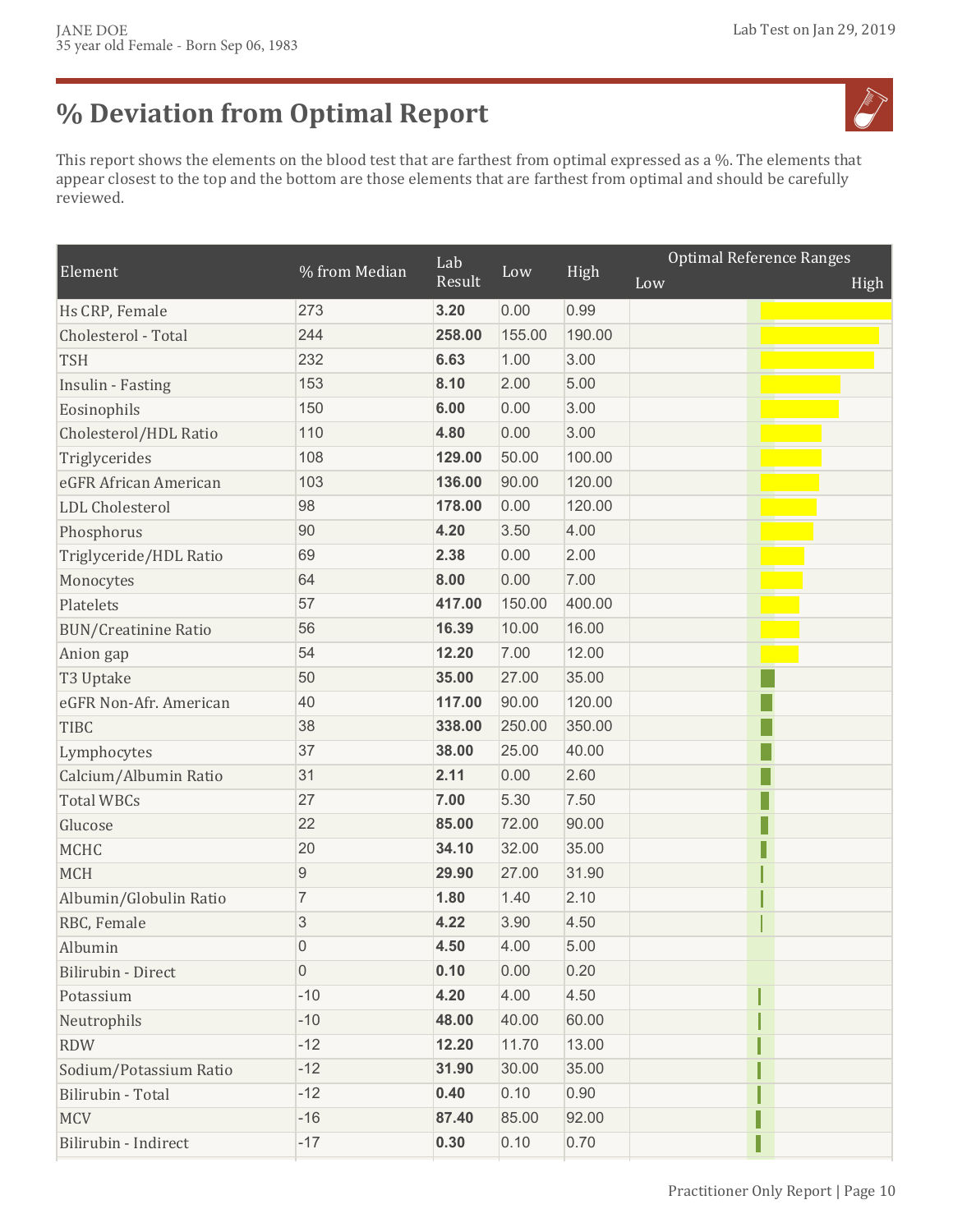JANE DOE 35 year old Female - Born Sep 06, 1983

| Ferritin                  | $-18$  | 75.00  | 40.00  | 150.00 |  |  |
|---------------------------|--------|--------|--------|--------|--|--|
| GGT                       | $-25$  | 15.00  | 10.00  | 30.00  |  |  |
| Globulin, total           | $-25$  | 2.50   | 2.40   | 2.80   |  |  |
| Protein, total            | $-30$  | 7.00   | 6.90   | 7.40   |  |  |
| Free T4                   | $-30$  | 1.10   | 1.00   | 1.50   |  |  |
| AST (SGOT)                | $-31$  | 13.00  | 10.00  | 26.00  |  |  |
| Chloride                  | $-33$  | 101.00 | 100.00 | 106.00 |  |  |
| Free Thyroxine Index (T7) | $-35$  | 2.13   | 1.70   | 4.60   |  |  |
| Calcium                   | $-36$  | 9.50   | 9.40   | 10.10  |  |  |
| Vitamin D (25-OH)         | $-42$  | 53.00  | 50.00  | 90.00  |  |  |
| Total T4                  | $-48$  | 6.10   | 6.00   | 11.90  |  |  |
| ALT (SGPT)                | $-50$  | 10.00  | 10.00  | 26.00  |  |  |
| CO <sub>2</sub>           | $-50$  | 25.00  | 25.00  | 30.00  |  |  |
| <b>BUN</b>                | $-50$  | 10.00  | 10.00  | 16.00  |  |  |
| Hemoglobin A1C            | $-50$  | 5.00   | 5.00   | 5.50   |  |  |
| Basophils                 | $-50$  | 0.00   | 0.00   | 1.00   |  |  |
| Magnesium                 | $-50$  | 2.20   | 2.20   | 2.50   |  |  |
| Hematocrit, Female        | $-51$  | 36.90  | 37.00  | 44.00  |  |  |
| <b>HDL</b> Cholesterol    | $-57$  | 54.00  | 55.00  | 70.00  |  |  |
| Uric Acid, female         | $-58$  | 2.80   | 3.00   | 5.50   |  |  |
| Calcium/Phosphorous Ratio | $-60$  | 2.26   | 2.30   | 2.70   |  |  |
| Total T3                  | $-62$  | 81.00  | 90.00  | 168.00 |  |  |
| Free T <sub>3</sub>       | $-64$  | 2.70   | 2.80   | 3.50   |  |  |
| Sodium                    | $-64$  | 134.00 | 135.00 | 142.00 |  |  |
| % Transferrin saturation  | $-77$  | 17.00  | 24.00  | 50.00  |  |  |
| LDH                       | $-83$  | 120.00 | 140.00 | 200.00 |  |  |
| Alk Phos                  | $-103$ | 54.00  | 70.00  | 100.00 |  |  |
| Iron - Serum              | $-112$ | 57.00  | 85.00  | 130.00 |  |  |
| Creatinine                | $-113$ | 0.61   | 0.80   | 1.10   |  |  |
| Hemoglobin, Female        | $-140$ | 12.60  | 13.50  | 14.50  |  |  |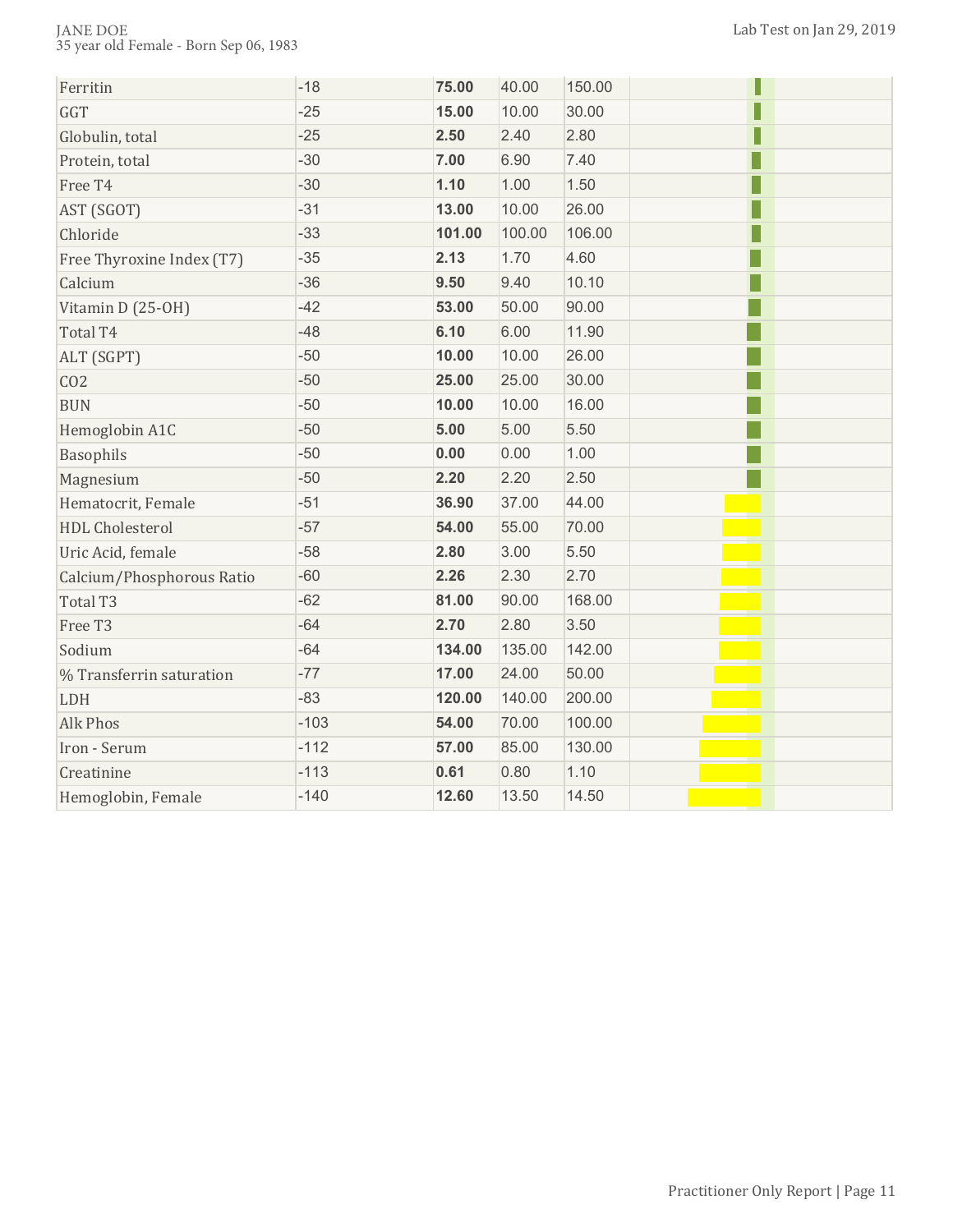# **Out of Optimal Range Report**

The following results show all of the elements that are out of the optimal reference range. The elements that appear closest to the top of each section are those elements that are farthest from optimal and should be carefully reviewed.

15 Total

Above Optimal Range  $\qquad \qquad$  Below Optimal Range 13 Total

# **Above Optimal**

# **Hs CRP, Female 3.20 mg/L (+ 273 %)**

High Sensitivity C-Reactive Protein (Hs-CRP) is a blood marker that can help indicate the level of chronic inflammation in the body. Increased levels are associated with in increased risk of inflammation, cardiovascular disease, stroke, and diabetes.

# **Cholesterol - Total 258.00 mg/dL (+ 244 %)**

Cholesterol is a steroid found in every cell of the body and in the plasma. It is an essential component in the structure of the cell membrane where it controls membrane fluidity. It provides the structural backbone for every steroid hormone in the body, which includes adrenal and sex hormones and vitamin D. The myelin sheaths of nerve fibers are derived from cholesterol and the bile salts that emulsify fats are composed of cholesterol. Cholesterol is made in the body by the liver and other organs, and from dietary sources. The liver, the intestines, and the skin produce between 60-80% of the body's cholesterol. The remainder comes from the diet. An increased cholesterol is just one of many independent risk factors for cardiovascular disease. It is also associated with metabolic syndrome, hypothyroidism, biliary stasis, and fatty liver. Decreased cholesterol levels are a strong indicator of gallbladder dysfunction, oxidative stress, inflammatory process, low fat diets and an increased heavy metal burden.

# **TSH 6.63 µU/mL (+ 232 %)**

TSH is a hormone produced from the anterior pituitary to control thyroid function. TSH stimulates the thyroid cells to increase the production of thyroid hormone (T-4), to store thyroid hormone and to release thyroid hormone into the bloodstream. TSH synthesis and secretion is regulated by the release of TRH (Thyroid Releasing Hormone) from the hypothalamus. TSH levels describe the body's desire for more thyroid hormone (T4 or T3), which is done in relation to the body's ability to use energy. A high TSH is the body's way of saying "we need more thyroid hormone". A low TSH reflects the body's low need for thyroid hormone. Optimal TSH levels tell us that the thyroid hormone levels match the body's current need and/or ability to utilize the energy.

# **Insulin - Fasting 8.10 µIU/ml (+ 153 %)**

insulin is the hormone released in response to rising blood glucose levels and decreases blood glucose by transporting glucose into the cells. Often people lose their ability to utilize insulin to effectively drive blood glucose into energyproducing cells. This is commonly known as "insulin resistance" and is associated with increasing levels of insulin in the blood. Excess insulin is associated with greater risks of heart attack, stroke, metabolic syndrome and diabetes.

# **Eosinophils 6.00 % (+ 150 %)**

Eosinophils are a type of White Blood Cell, which are often increased in patients that are suffering from intestinal parasites or food or environmental sensitivities/allergies.

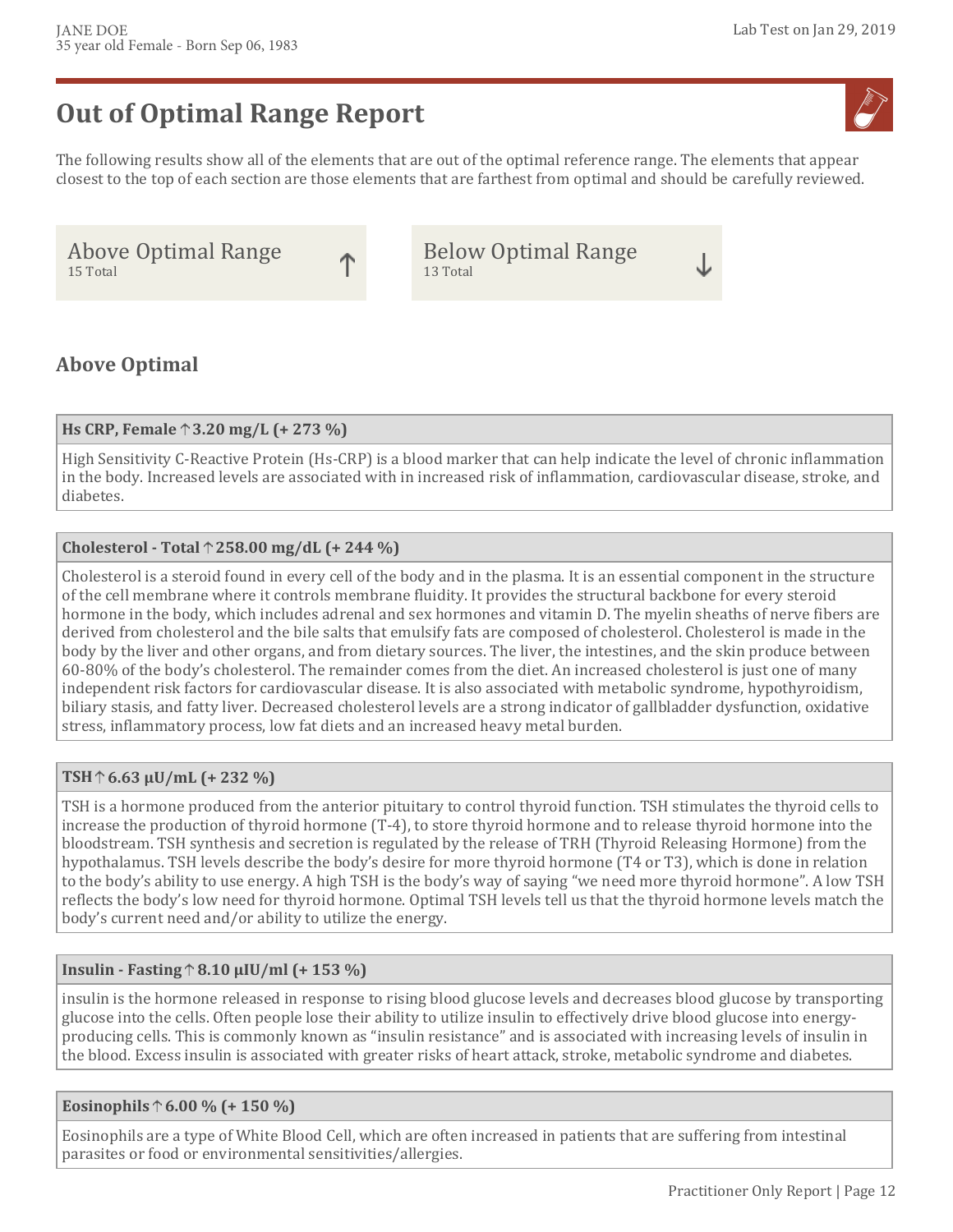# **Cholesterol/HDL Ratio 4.80 Ratio (+ 110 %)**

The ratio of total cholesterol to HDL is a far better predictor of cardiovascular disease than cholesterol by itself. A lower ratio is ideal because you want to lower cholesterol (but not too low) and raise HDL. A level below 3.0 would be ideal. Every increase of 1.0, i.e. 3.0 to 4.0 increases the risk of heart attack by 60%.

# **Triglycerides 129.00 mg/dL (+ 108 %)**

Serum triglycerides are composed of fatty acid molecules that enter the blood stream either from the liver or from the diet. Patients that are optimally metabolizing their fats and carbohydrates tend to have a triglyceride level about onehalf of the total cholesterol level. Levels will be elevated in metabolic syndrome, fatty liver, in patients with an increased risk of cardiovascular disease, hypothyroidism and adrenal dysfunction. Levels will be decreased in liver dysfunction, a diet deficient in fat, and inflammatory processes.

# **eGFR African American 136.00 mL/min/1.73m2 (+ 103 %)**

The eGFR is a calculated estimate of the kidney's Glomerular Filtration Rate. It uses 4 variables: age, race, creatinine levels and gender to estimate kidney function. Levels below 90 are an indication of a mild loss of kidney function. Levels below 60 indicate a moderate loss of kidney function and may require a visit to a renal specialist for further evaluation.

# **LDL Cholesterol 178.00 mg/dL (+ 98 %)**

LDL functions to transport cholesterol and other fatty acids from the liver to the peripheral tissues for uptake and metabolism by the cells. It is known as "bad cholesterol" because it is thought that this process of bringing cholesterol from the liver to the peripheral tissue increases the risk for atherosclerosis. An increased LDL cholesterol is just one of many independent risk factors for cardiovascular disease. It is also associated with metabolic syndrome, oxidative stress and fatty liver.

# **Phosphorus 4.20 mg/dL (+ 90 %)**

Phosphorous levels, like calcium, are regulated by parathyroid hormone (PTH). Phosphate levels are closely tied with calcium, but they are not as strictly controlled as calcium. Plasma levels may be decreased after a high carbohydrate meal or in people with a diet high in refined carbohydrates. Serum phosphorous is a general marker for digestion. Decreased phosphorous levels are associated with hypochlorhydria. Serum levels of phosphorous may be increased with a high phosphate consumption in the diet, with parathyroid hypofunction and renal insufficiency.

# **Triglyceride/HDL Ratio 2.38 ratio (+ 69 %)**

The Triglyceride:HDL ratio is determined from serum triglyceride and HDL levels. Increased ratios are associated with an increased risk of developing insulin resistance and Type II Diabetes. A decreased ratio is associated with a decreased risk of developing insulin resistance and Type II Diabetes.

# **Monocytes 8.00 % (+ 64 %)**

Monocytes are white blood cells that are the body's second line of defense against infection. They are phagocytic cells that are capable of movement and remove dead cells, microorganisms, and particulate matter from circulating blood. Levels tend to rise at the recovery phase of an infection or with chronic infection.

# **Platelets 417.00 k/cumm (+ 57 %)**

Platelets or thrombocytes are the smallest of the formed elements in the blood. Platelets are necessary for blood clotting, vascular integrity, and vasoconstriction. They form a platelet plug, which plugs up breaks in small vessels. increased platelets may be seen with atherosclerosis. Decreased levels are associated with oxidative stress, heavy metal body burden and infections.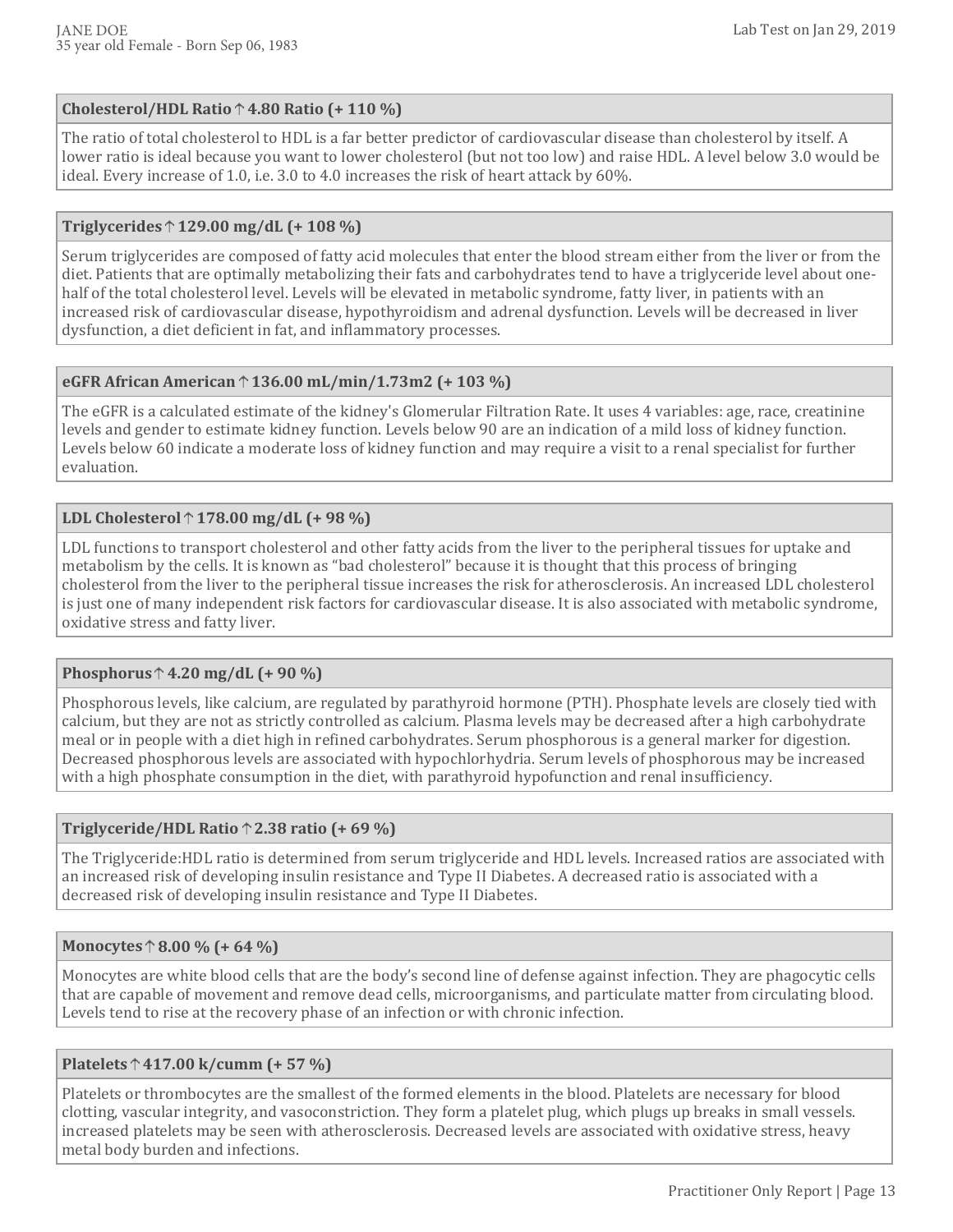# **BUN/Creatinine Ratio 16.39 Ratio (+ 56 %)**

The BUN/Creatinine is a ratio between the BUN and Creatinine levels. An increased level is associated with renal dysfunction. A decreased level is associated with a diet low in protein.

### **Anion gap 12.20 mEq/L (+ 54 %)**

The anion gap is the measurement of the difference between the sum of the sodium and potassium levels and the sum of the serum CO2/bicarbonate and chloride levels. Increased levels are associated with thiamine deficiency and metabolic acidosis.

# **Below Optimal**

#### **Hemoglobin, Female 12.60 g/dl (- 140 %)**

Hemoglobin is the oxygen carrying molecule in red blood cells. Measuring hemoglobin is useful to determine the cause and type of anemia and for evaluating the efficacy of anemia treatment. Hemoglobin levels may be increased in cases of dehydration.

# **Creatinine**  $\downarrow$  0.61 mg/dL ( $\cdot$  113 %)

Creatinine is produced primarily from the contraction of muscle and is removed by the kidneys. A disorder of the kidney and/or urinary tract will reduce the excretion of creatinine and thus raise blood serum levels. Creatinine is traditionally used with BUN to assess for impaired kidney function. Elevated levels can also indicate dysfunction in the prostate.

# **Iron - Serum 57.00 µg/dL (- 112 %)**

Serum iron reflects iron that is bound to serum proteins such as transferrin. Serum iron levels will begin to fall somewhere between the depletion of the iron stores and the development of anemia. Increased iron levels are associated with liver dysfunction, conditions of iron overload (hemochromatosis and hemosiderosis) and infections. Decreased iron levels are associated with iron deficiency anemia, hypochlorhydria and internal bleeding. The degree of iron deficiency is best appreciated with ferritin, TIBC and % transferrin saturation levels.

# **Alk Phos 54.00 IU/L (- 103 %)**

Alkaline phosphatase (ALP) is a group of isoenzymes that originate in the bone, liver, intestines, skin, and placenta. It has a maximal activity at a pH of 9.0-10.0, hence the term alkaline phosphatase. Decreased levels of ALP have been associated with zinc deficiency.

# **LDH 120.00 IU/L (- 83 %)**

LDH represents a group of enzymes that are involved in carbohydrate metabolism. Decreased levels of LDH often correspond to hypoglycemia (especially reactive hypoglycemia), pancreatic function, and glucose metabolism. Increased levels are used to evaluate the presence of tissue damage to the cell causing a rupture in the cellular cytoplasm. LDH is found in many of the tissues of the body, especially the heart, liver, kidney, skeletal muscle, brain, red blood cells, and lungs. Damage to any of these tissues will cause an elevated serum LDH level.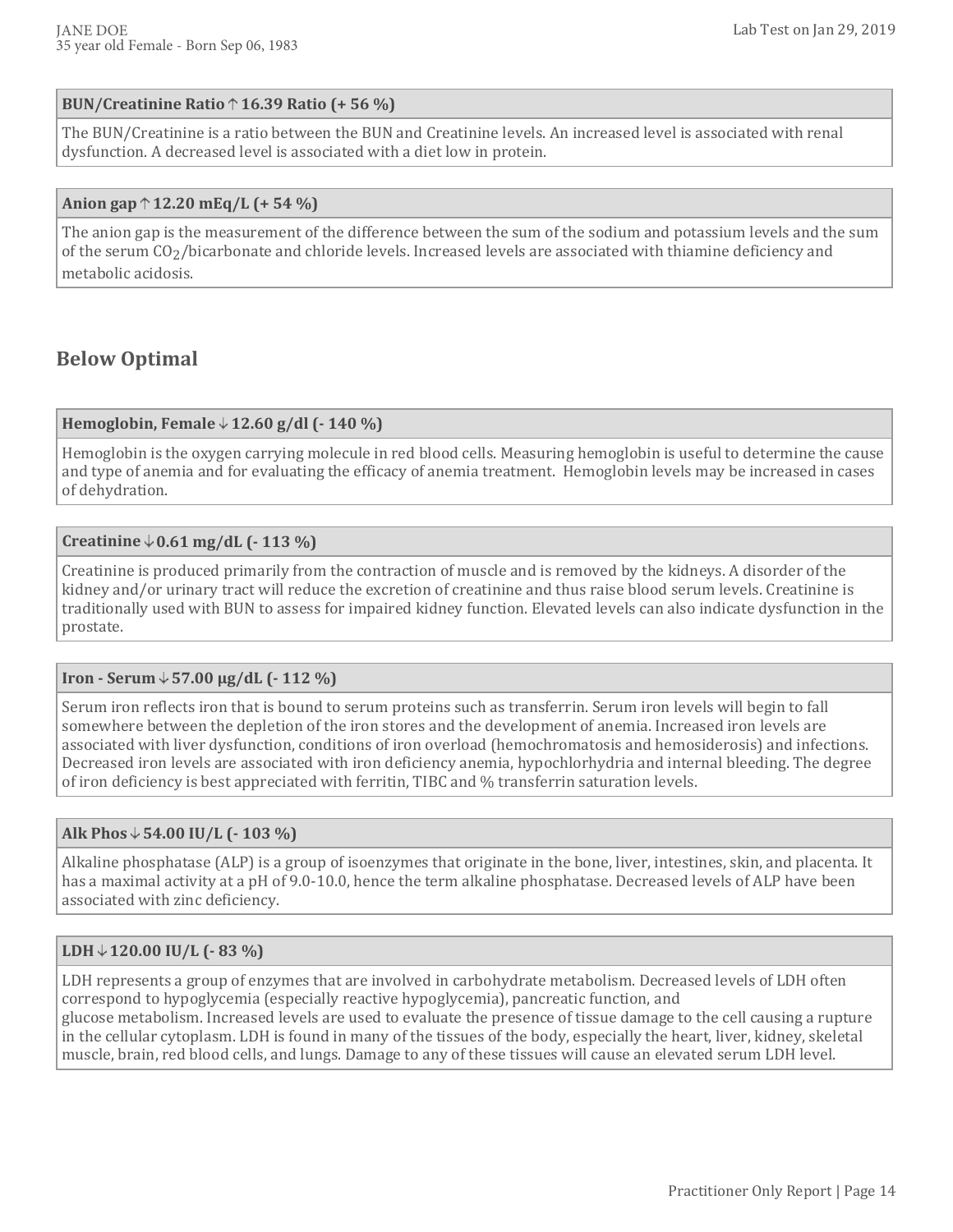# **% Transferrin saturation 17.00 % (- 77 %)**

The % transferrin saturation index is a calculated value that tells how much serum iron is bound to the iron-carrying protein transferrin. A % transferrin saturation value of 15% means that 15% of iron-binding sites of transferrin is being occupied by iron. It is a sensitive screening test for iron deficiency anemia if it is below the optimal range.

#### **Sodium 134.00 mEq/L (- 64 %)**

 Sodium is an important blood electrolyte and functions to maintain osmotic pressure, acid-base balance, aids in nerve impulse transmission, as well as renal, cardiac and adrenal functions. Increased sodium is most often due dehydration (sweating, diarrhea, vomiting, polyuria, etc.) or adrenal stress. Decreased sodium levels are associated with adrenal insufficiency and edema.

# **Free T3 2.70 pg/ml (- 64 %)**

T-3 is the most active thyroid hormone and is primarily produced from the conversion of thyroxine (T-4) in the peripheral tissue. Free T3 is the unbound form of T3 measured in the blood. Free T3 represents approximately 8 – 10% of circulating T3 in the blood. Free T-3 levels may be elevated with hyperthyroidism and decreased with hypothyroidism.

# **Total T3 81.00 ng/dL (- 62 %)**

T-3 is the most active thyroid hormone and is primarily produced from the conversion of thyroxine (T-4) in the peripheral tissue. T-3 is 4 -5 times more metabolically active than T-4. Total T3 reflects the total amount of T3 present in the blood i.e. amount bound to protein and free levels. Elevated total T-3 levels can be very useful in the diagnosis of Hyperthyroidism especially if the Total or Free T4 level is normal. Decreased total T-3 levels should be used in conjunction with other abnormal thyroid tests before coming to a diagnosis of Hypothyroidism.

# **Calcium/Phosphorous Ratio 2.26 ratio (- 60 %)**

The Ccalcium:Phosphorus ratio is determined from the serum calcium and serum phosphorus levels. This ratio is maintained by the parathyroid glands and is also affected by various foods. Foods high in phosphorus and low in calcium tend to disrupt the balance and shift the body toward metabolic acidity, depleting calcium and other minerals and increasing inflammation.

# **Uric Acid, female 2.80 mg/dL (- 58 %)**

Uric acid is produced as an end-product of purine, nucleic acid, and nucleoprotein metabolism. Levels can increase due to over-production by the body or decreased excretion by the kidneys. Increased uric acid levels are associated with gout, atherosclerosis, oxidative stress, arthritis, kidney dysfunction, circulatory disorders and intestinal permeability. Decreased levels are associated with detoxification issues, molybdenum deficiency, B12/folate anemia, and copper deficiency.

# **HDL Cholesterol 54.00 mg/dL (- 57 %)**

HDL functions to transport cholesterol from the peripheral tissues and vessel walls to the liver for processing and metabolism into bile salts. It is known as "good cholesterol" because it is thought that this process of bringing cholesterol from the peripheral tissue to the liver is protective against atherosclerosis. Decreased HDL is considered atherogenic, increased HDL is considered protective.

# **Hematocrit, Female 36.90 % (- 51 %)**

The hematocrit (HCT) measures the percentage of the volume of red blood cells in a known volume of centrifuged blood. It is an integral part of the Complete Blood Count (CBC) or Hemotology panel. Low levels of hematocrit are associated with an anemia. The hematocrit should be evaluated with the other elements on a CBC/Hemotology panel to determine the cause and type of anemia.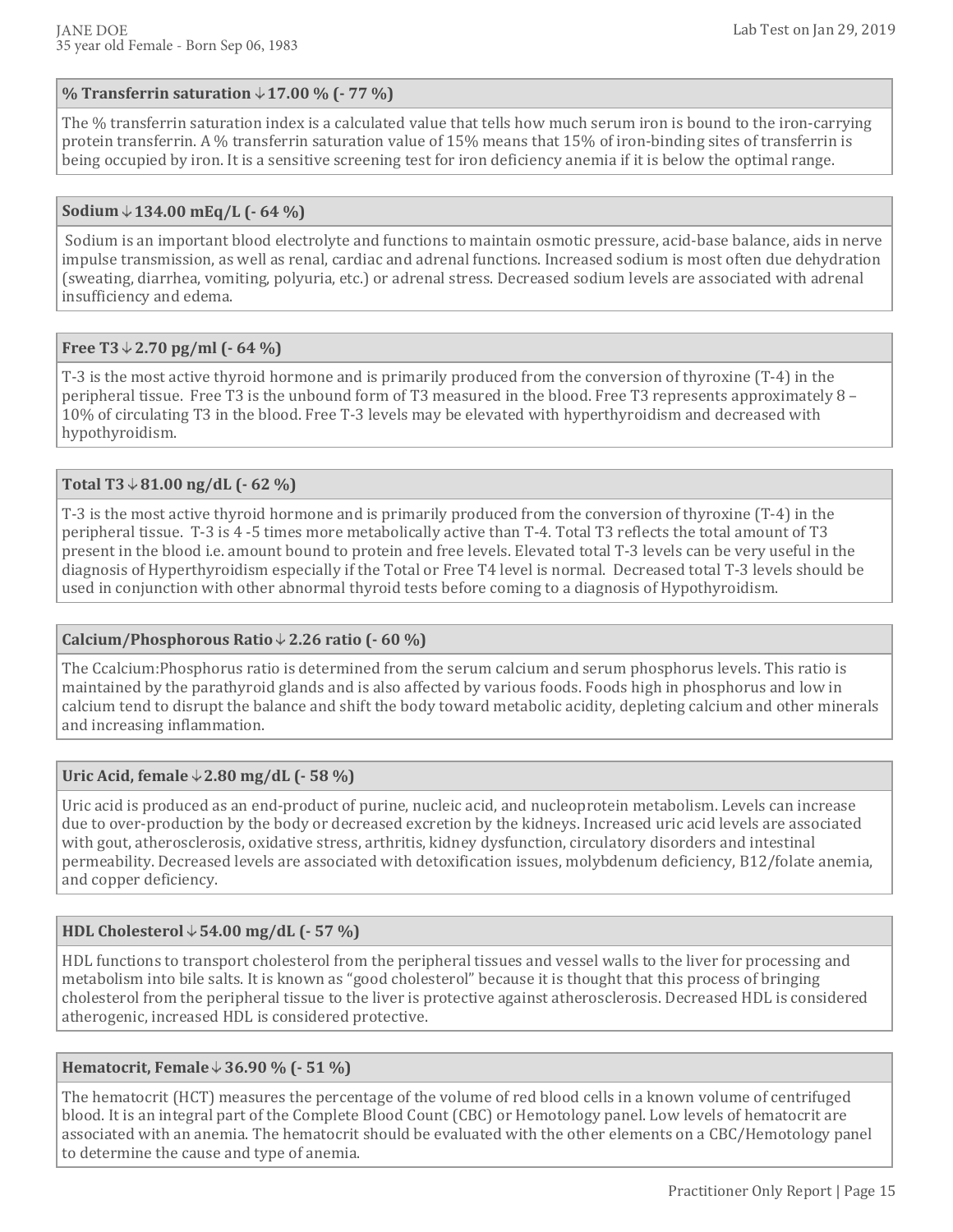JANE DOE 35 year old Female - Born Sep 06, 1983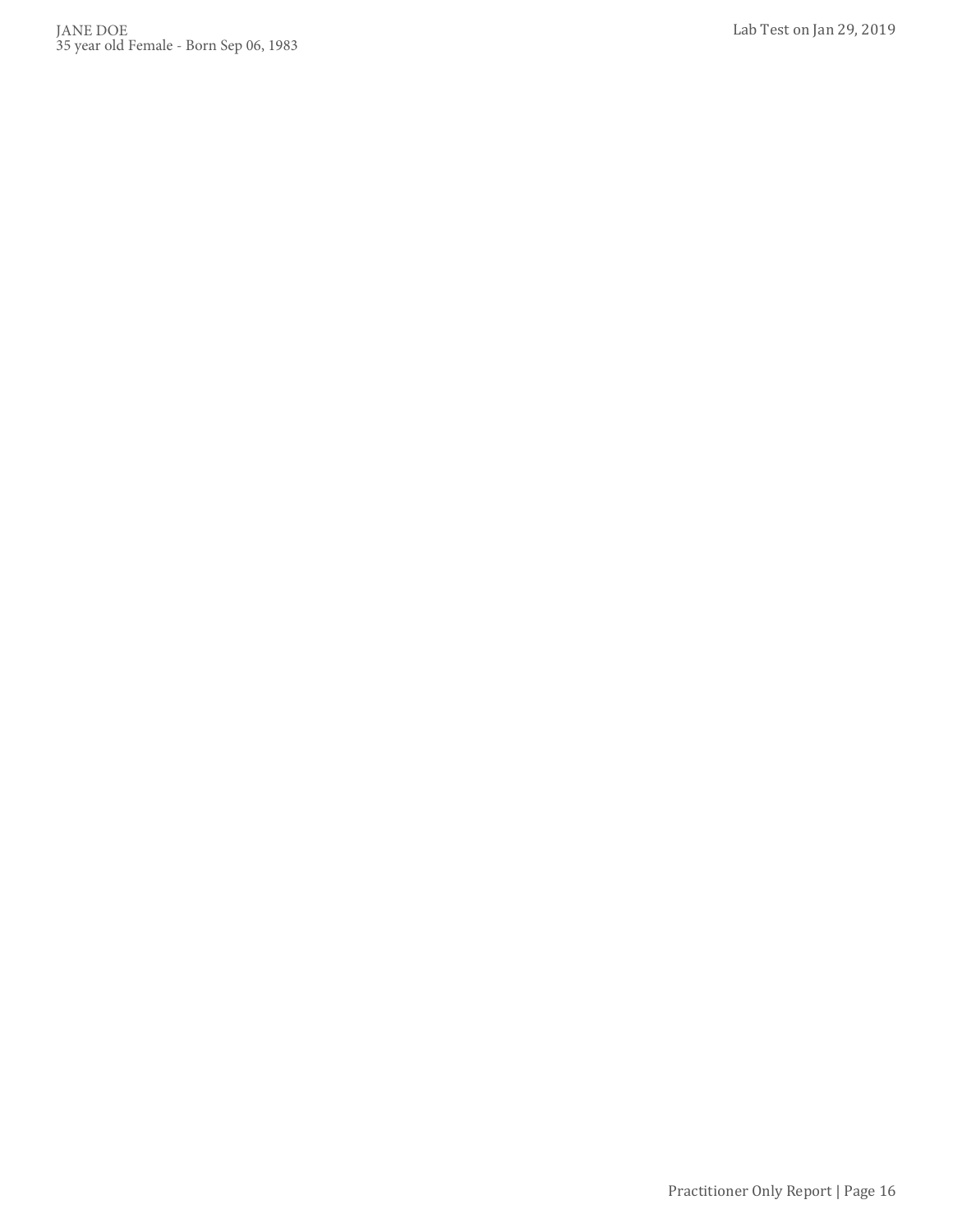# **Functional Index Report**



The indices shown below represent an analysis of this blood test. These results have been converted into your patient's individual Functional Index Report based on our latest research. This report gives you an indication of the level of dysfunction that exists in the various physiological systems in the body. Please use this report in conjunction with the " Practitioner's Only Clinical Dysfunctions Report" to identify which dysfunctions and conditions are causing changes in the Functional Index and to put together a unique treatment plan designed to bring their body back into a state of functional health, wellness and energy.

**Score Guide: 90% - 100%** - Dysfunction Highly Likely, **70% - 90%** - Dysfunction Likely, **50% - 70%** - Dysfunction Possible, **< 50%** - Dysfunction Less Likely.

| <b>Functional Index</b>       | $0\%$ | 100% |
|-------------------------------|-------|------|
| Lipid Panel Index             |       | 100% |
| Thyroid Function Index        |       | 100% |
| Blood Sugar Index             |       | 94%  |
| Allergy Index                 |       | 80%  |
| Cardiovascular Risk Index     |       | 64%  |
| <b>Adrenal Function Index</b> | 56%   |      |
| Red Blood Cell Index          | 38%   |      |
| GI Function Index             | 37%   |      |
| Electrolyte Index             | 33%   |      |
| <b>Immune Function Index</b>  | 32%   |      |
| Acid-Base Index               | 30%   |      |
| <b>Toxicity Index</b>         | 28%   |      |
| <b>Inflammation Index</b>     | 28%   |      |
| Gallbladder Function Index    | 25%   |      |
| Kidney Function Index         | 25%   |      |
| Oxidative Stress Index        | 21%   |      |
| Heavy Metal Index             | 15%   |      |
| Bone Health Index             | 12%   |      |
| Liver Function Index          | 5%    |      |
| Sex Hormone Index - Female 0% |       |      |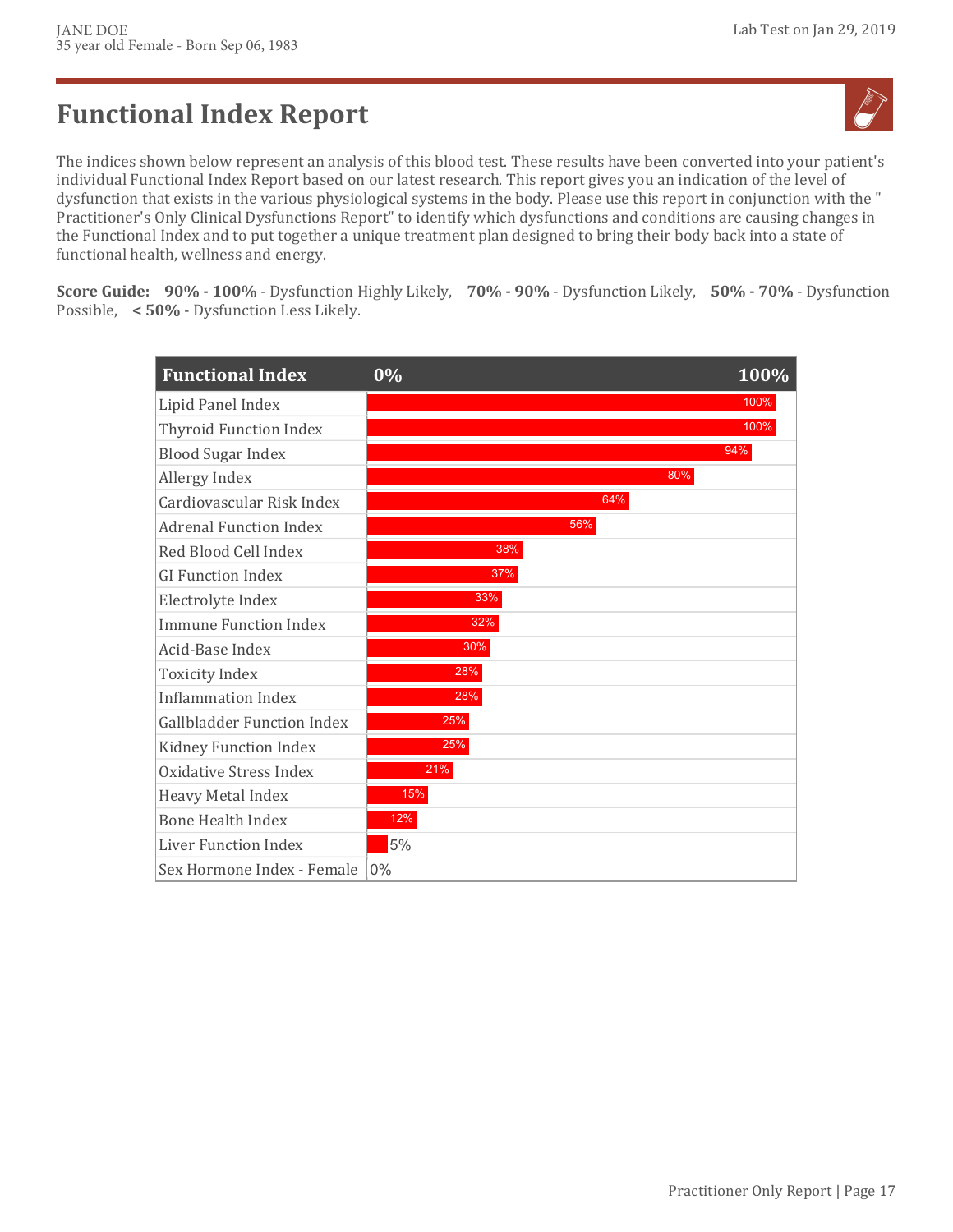# **Lipid Panel Index**

A high Lipid Panel Index indicates that there is a strong clinical indication of hyperlipidemia, which has been shown to indicate a potential risk of developing atherosclerotic coronary artery disease. Although hyperlipidemia is a cause, it's important to look at many other risks for this disease including smoking, blood sugar dysregulation, hypertension, elevated homocysteine and other diet and lifestyle considerations. Based on this blood test, your patient's Lipid Panel is:

# **[ 100% ] - Dysfunction Highly Likely. Much improvement required.**

#### **Rationale:**

Cholesterol - Total  $\uparrow$ , Triglycerides  $\uparrow$ , LDL Cholesterol  $\uparrow$ , Cholesterol/HDL Ratio  $\uparrow$ , HDL Cholesterol  $\downarrow$ 

#### **Elements Considered:**

Cholesterol - Total, Triglycerides, LDL Cholesterol, Cholesterol/HDL Ratio, HDL Cholesterol

# **Thyroid Function Index**

A high Thyroid Index indicates that there is dysfunction in your patient's thyroid and there is a need for further assessment and treatment. There is a strong likelihood that there's significant distress in the systems that help regulate the thyroid gland in the body. This may be caused by increased levels of stress, adrenal insufficiency, iodine and/or selenium deficiency, liver dysfunction, kidney insufficiency, a low calorie diet etc. Consider that the dysfunction might be a hyperactive thyroid (hyperthyroid) or a hypothyroid situation: primary hypothyroidism (a dysfunction in the thyroid itself), secondary hypothyroidism (dysfunction in the anterior pituitary), or low T3 syndrome (T4 under conversion). Based on this blood test, your patient's Thyroid Function Index is:

# **[ 100% ] - Dysfunction Highly Likely. Much improvement required.**

**Rationale:** TSH  $\Uparrow$ , Total T3  $\downarrow$ , Free T3  $\downarrow$ 

**Elements Considered:** TSH, Total T4, Free T4, Total T3, Free T3, T3 Uptake, Free Thyroxine Index (T7)

**Patient Result Not Available - Consider Running In Future Tests:** Reverse T3

#### **Blood Sugar Index**

A high Blood Sugar Index indicates that there is dysfunction in this patient's blood sugar regulation. Blood sugar dysregulation is affected by genetics, diet, lifestyle, nutrition and environment. Some factors to consider include hypoglycemia, metabolic syndrome, insulin resistance, hyperinsulinemia, and type 2 Diabetes. Based on this blood test, your patient's Blood Sugar Index is:

# **[ 94% ] - Dysfunction Highly Likely. Much improvement required.**

#### **Rationale:**

LDH  $\downarrow$ , Insulin - Fasting  $\uparrow$ , Cholesterol - Total  $\uparrow$ , Triglycerides  $\uparrow$ , LDL Cholesterol  $\uparrow$ , HDL Cholesterol  $\downarrow$ 

#### **Elements Considered:**

Glucose, LDH, Hemoglobin A1C, Insulin - Fasting, Cholesterol - Total, Triglycerides, LDL Cholesterol, HDL Cholesterol

**Patient Result Not Available - Consider Running In Future Tests:** DHEA-S, Female, Leptin, Female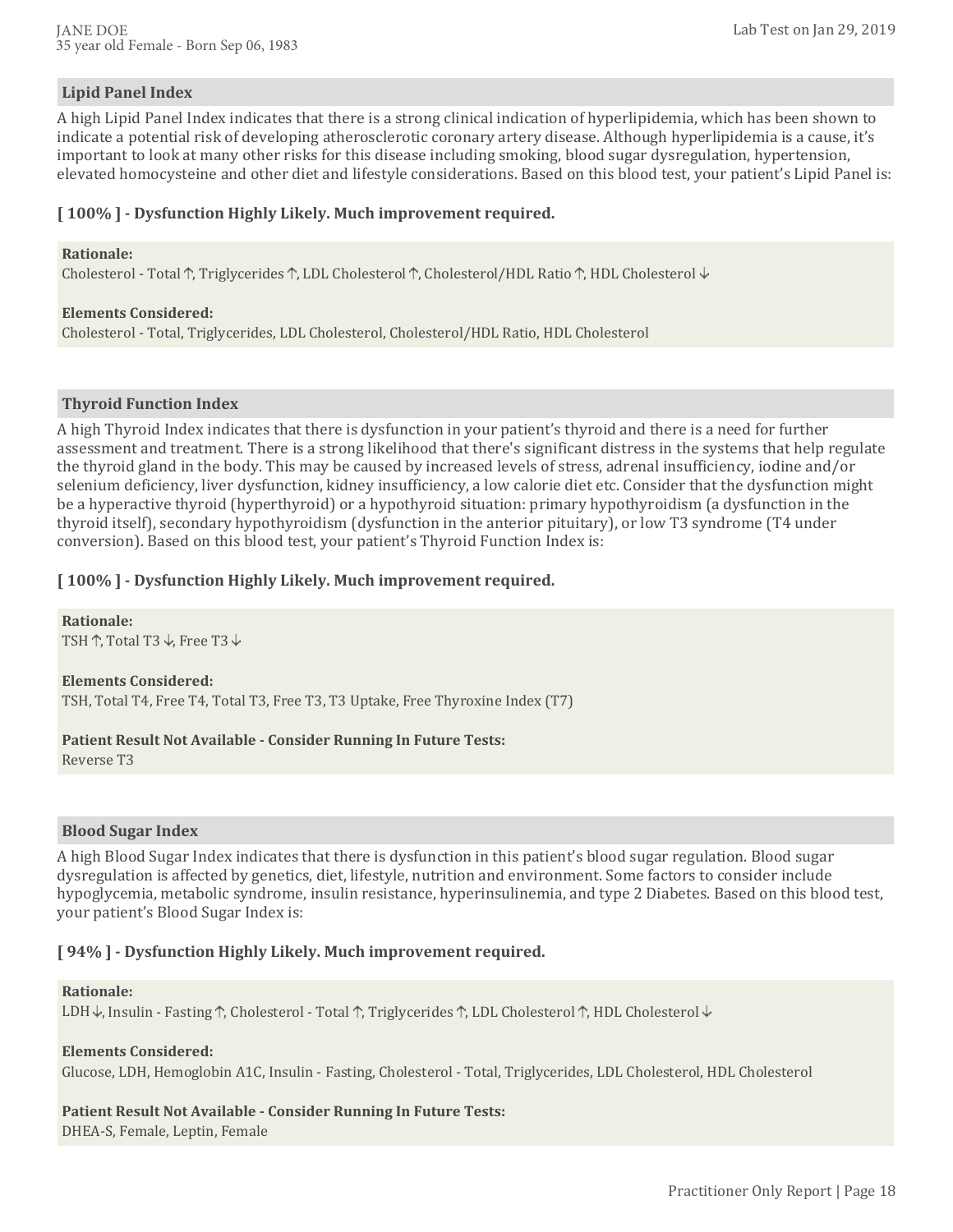# **Allergy Index**

The Allergy Index reflects the degree of food or environmental sensitivities/allergies your patient may be dealing with. A number of elements on a blood test may increase in association with food allergies and/or sensitivities. A high Allergy Index may indicate the need for further assessment or evaluation through allergy elimination/challenge, more sophisticated allergy testing and/or GI function assessment. Based on this blood test, your patient's Allergy Index is:

### **[ 80% ] - Dysfunction Likely. Improvement required.**

**Rationale:** Eosinophils <sup>+</sup>

**Elements Considered:** Eosinophils, Basophils

#### **Cardiovascular Risk Index**

The Cardiovascular Risk Index is based on the measurement of 15 elements in a blood test that indicate an increase risk of this patient developing cardiovascular disease (heart attack, coronary artery disease and stroke). A high Cardiovascular Risk Index indicates that your patient may have an increased risk of cardiovascular disease, atherosclerosis, endothelial dysfunction, and inflammation. Based on this blood test, your patient's Cardiovascular Risk Index is:

# **[ 64% ] - Dysfunction Possible. There may be improvement needed in certain areas.**

#### **Rationale:**

Cholesterol - Total  $\uparrow$ , Triglycerides  $\uparrow$ , LDL Cholesterol  $\uparrow$ , HDL Cholesterol  $\downarrow$ , Hs CRP, Female  $\uparrow$ , Insulin - Fasting  $\uparrow$ 

#### **Elements Considered:**

Glucose, AST (SGOT), LDH, Cholesterol - Total, Triglycerides, LDL Cholesterol, HDL Cholesterol, Ferritin, Hs CRP, Female, Hemoglobin A1C, Insulin - Fasting, Vitamin D (25-OH)

#### **Patient Result Not Available - Consider Running In Future Tests:**

Fibrinogen, Homocysteine, Testosterone, Free Female

# **Adrenal Function Index**

A high Adrenal Function Index indicates that that there is dysfunction within your patient's adrenal system and further assessment is needed to find out what the dysfunction is. Consider factors that contribute to adrenal hyperactivity, stress, or adrenal insufficiency. Based on this blood test, your patient's Adrenal Function Index is:

# **[ 56% ] - Dysfunction Possible. There may be improvement needed in certain areas.**

#### **Rationale:**

Sodium  $\downarrow$ , Cholesterol - Total  $\uparrow$ , Triglycerides  $\uparrow$ 

#### **Elements Considered:**

Sodium, Potassium, Sodium/Potassium Ratio, Glucose, BUN, Chloride, CO2, Cholesterol - Total, Triglycerides

# **Patient Result Not Available - Consider Running In Future Tests:**

DHEA-S, Female, Cortisol - AM, Cortisol - PM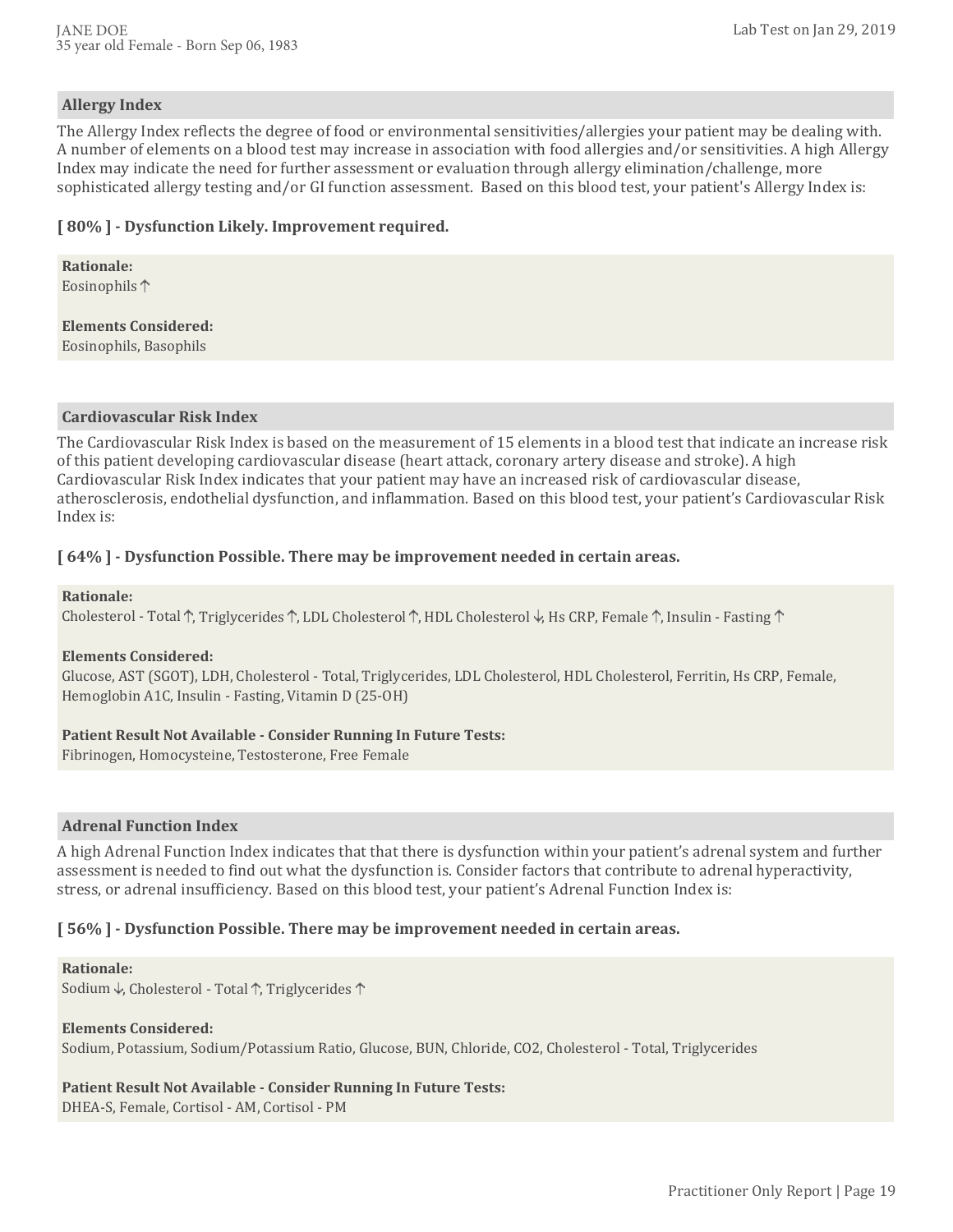# **Nutrient Index Report**



The indices shown below represent an analysis of your patient's blood test results. These results have been converted into their individual Nutrient Assessment Report based on our latest research. This report gives you an indication of their general nutritional status. Nutritional status is influenced by actual dietary intake, digestion, absorption, assimilation and cellular uptake of the nutrients themselves. You can use this information, along with information about individual nutrient deficiencies, to put together a unique treatment plan designed to bring their body back into a state of functional health, wellness and energy.

**Score Guide: 90% - 100%** - Nutrient Status is Poor, **75% - 90%** - Nutrient Status is Low, **50% - 75%** - Moderate Nutrient Status, **< 50%** - Optimum Nutrient Status

| Nutrient Index     | $0\%$ | 100% |
|--------------------|-------|------|
| Carbohydrate Index |       | 100% |
| Mineral Index      | 71%   |      |
| Protein Index      | 24%   |      |
| Vitamin Index      | 14%   |      |
| Hydration Index    | 0%    |      |
| <b>Fat Index</b>   | 0%    |      |

# **Carbohydrate Index**

The Carbohydrate Index gives us an assessment of your patient's dietary intake of carbohydrates, especially refined carbohydrates and sugars. A diet high in refined carbohydrates and sugars will deplete phosphorus stores and other important co-factors for carbohydrate metabolism. It may also increase serum glucose and serum triglyceride levels. Follow up a high Carbohydrate Index with a thorough assessment of blood sugar regulation and also an investigation into this patient's dietary consumption of sugars and refined carbohydrates. Based on this blood test, your patient's Carbohydrate Index is:

# **[ 100% ] - Nutrient Status is Poor. Much improvement required.**

# **Rationale:**

LDH↓, Cholesterol - Total ↑, Triglycerides ↑, LDL Cholesterol ↑, HDL Cholesterol ↓

# **Elements Considered:**

Glucose, Phosphorus, LDH, Cholesterol - Total, Triglycerides, LDL Cholesterol, HDL Cholesterol, Total WBCs

# **Mineral Index**

The Mineral Index gives us a general indication of the balance of certain minerals in the body based on the results of this blood test. A high Mineral Index indicates a level of deficiency or need in one or more of the minerals reflected in this index, which includes calcium, zinc, copper, potassium, molybdenum, selenium, magnesium, iodine and iron. Factors to consider include the amount in the diet, the ability to digest and breakdown individual minerals from food or supplements consumed, the ability of those minerals to be absorbed, transported and ultimately taken up by the cells themselves. In the case of certain minerals, such as iron and potassium, you must also consider the possibility of a mineral deficiency due to increased excretion or loss, such as increased bleeding causing an iron deficiency. Please use the information at the bottom of this report to identify which mineral or minerals may be deficient. Based on this blood test, your patient's Mineral Index is:

# **[ 71% ] - Moderate Nutrient Status. There may be improvement needed in certain areas.**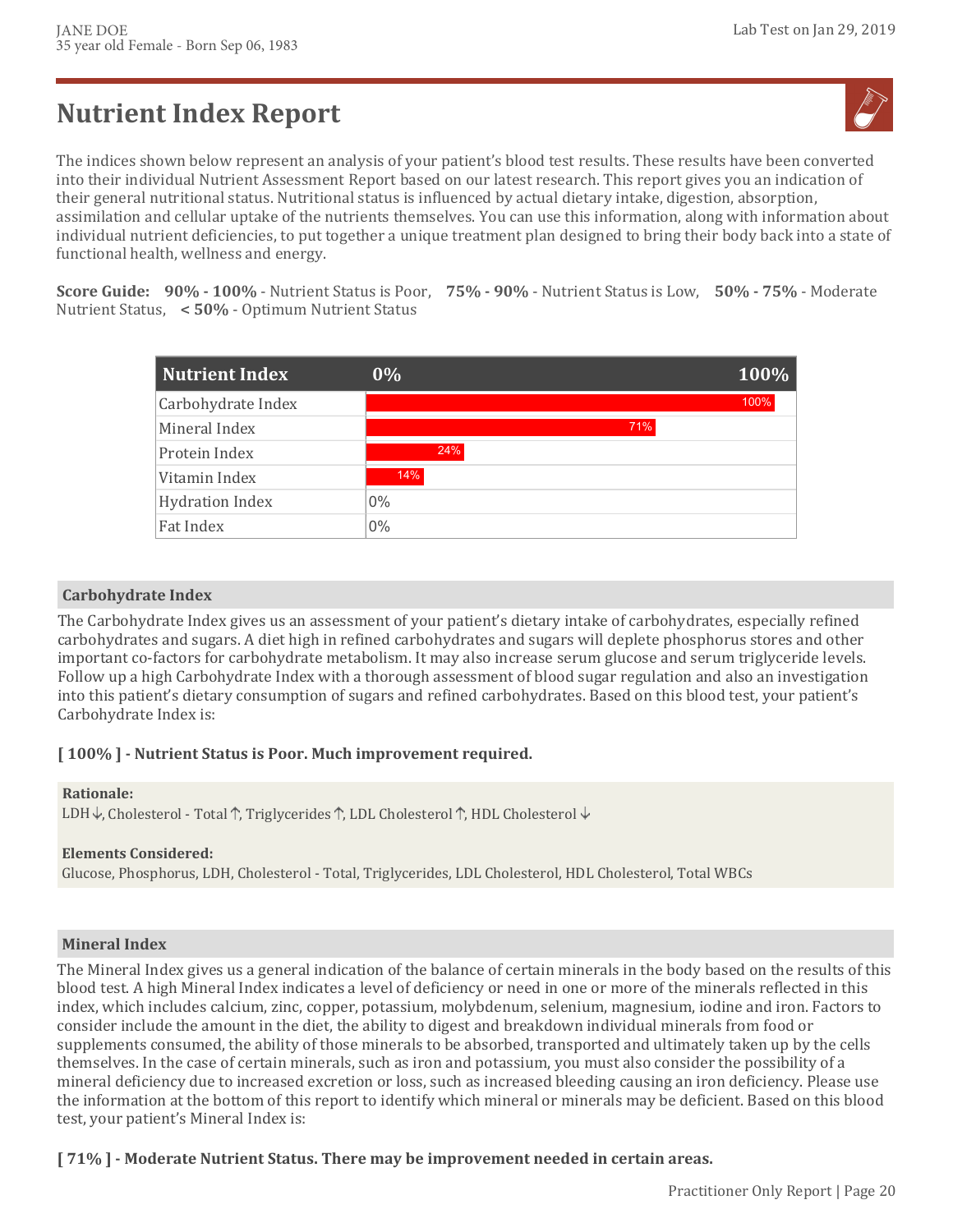#### **Rationale:**

Uric Acid, female  $\downarrow$ , Alk Phos  $\downarrow$ , Iron - Serum  $\downarrow$ , % Transferrin saturation  $\downarrow$ , Total T3  $\downarrow$ , Free T3  $\downarrow$ 

#### **Elements Considered:**

Potassium, Uric Acid, female, Calcium, Phosphorus, Alk Phos, GGT, Iron - Serum, Ferritin, TIBC, % Transferrin saturation, Total T3, Free T3, MCV, Magnesium

# **Individual Nutrient Deficiencies**

The values below represent the degree of deficiency for individual nutrients based on your patient's blood results. The status of an individual nutrient is based on a number of factors such as actual dietary intake, digestion, absorption, assimilation and cellular uptake of the nutrients themselves. All of these factors must be taken into consideration before determining whether or not your patient/client actually needs an individual nutrient. Use the information in this section to put together an individualized treatment plan to bring your patient back into a state of optimal nutritional function.

**Score Guide: 90% - 100%** - Deficiency Highly Likely, **70% - 90%** - Deficiency Likely, **50% - 70%** - Deficiency Possible, **< 50%** - Deficiency Less Likely.

| Nutrient Deficiencies   | $0\%$ | 100% |
|-------------------------|-------|------|
| Molybdenum Need         |       | 100% |
| Zinc Need               |       | 90%  |
| Thiamine Need           | 70%   |      |
| Selenium Need           | 67%   |      |
| Iron Deficiency         | 52%   |      |
| Calcium Need            | 43%   |      |
| Vitamin C Need          | 22%   |      |
| Vitamin B6 Need         | 20%   |      |
| Vitamin B12/Folate Need | 20%   |      |
| Iodine Need             | 0%    |      |
| Magnesium Need          | 0%    |      |
| DHEA Need               | 0%    |      |
| Glutathione Need        | 0%    |      |

#### **Molybdenum Need**

Suspect molybdenum deficiency if there is a **decreased uric acid level** and a normal MCV and MCH

# **[ 100% ] - Dysfunction Highly Likely. Much improvement required.**

**Rationale:** Uric Acid, female↓

#### **Elements Considered:** Uric Acid, female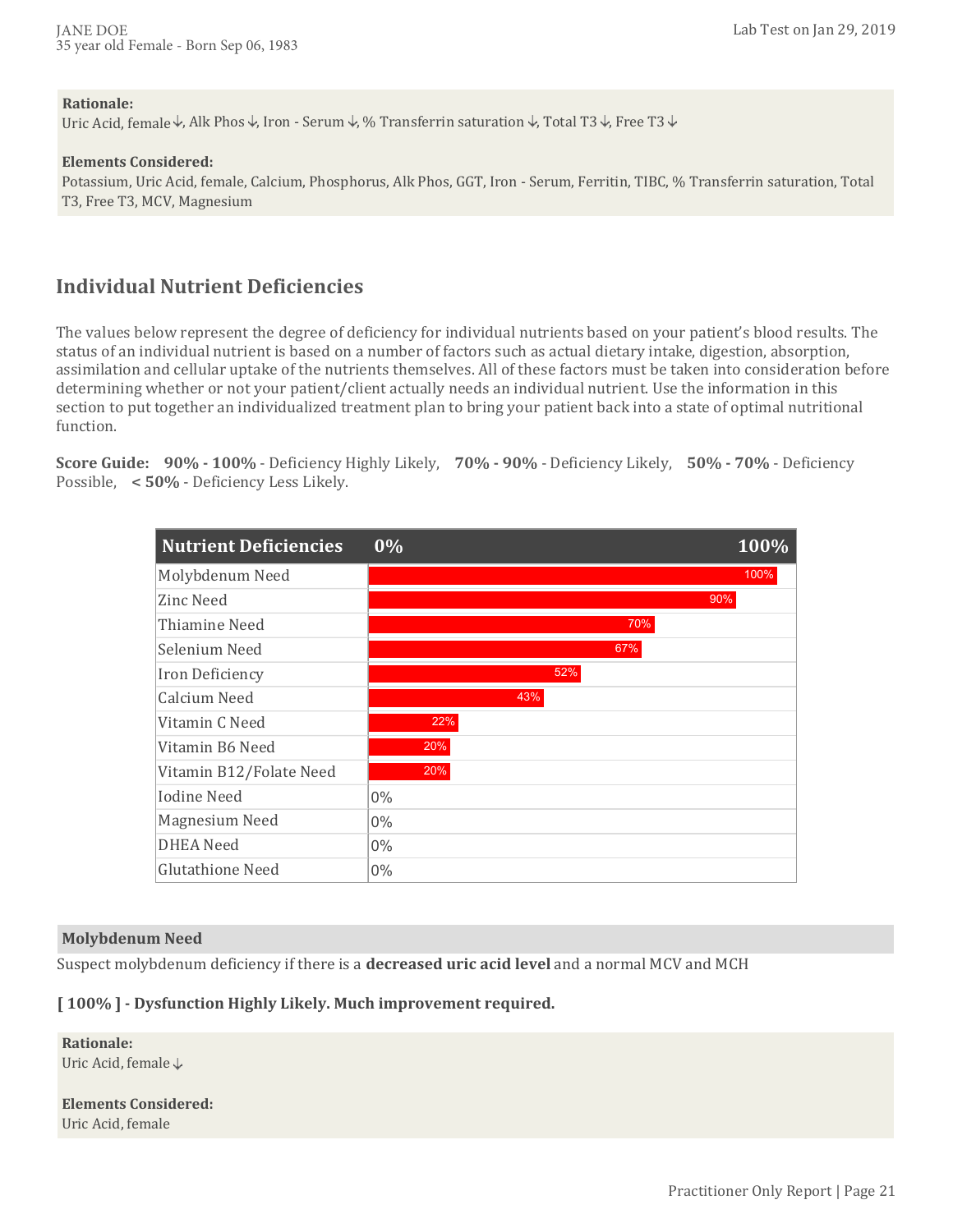### **Zinc Need**

Consider a zinc need if the **Alk phos** levels are decreased.

# **[ 90% ] - Dysfunction Highly Likely. Much improvement required.**

**Rationale:** Alk Phos  $\downarrow$ 

**Elements Considered:** Alk Phos

#### **Thiamine Need**

Consider Thiamine deficiency with an **increased anion gap** along with a **decreased CO2**. **Hemoglobin** and **hematocrit** levels may be normal or decreased. Due to thiamine's role in glycolysis, **LDH** levels may be decreased and **glucose** levels may be normal to increased.

#### **[ 70% ] - Dysfunction Likely. Improvement required.**

**Rationale:** Anion gap  $\uparrow$ , LDH  $\downarrow$ , Hemoglobin, Female  $\downarrow$ , Hematocrit, Female  $\downarrow$ 

**Elements Considered:** Anion gap, CO2, Glucose, LDH, Hemoglobin, Female, Hematocrit, Female

#### **Selenium Need**

Consider selenium deficiency if the **total T-3** is reduced, the **free T-3** is reduced or **T-3 uptake** is reduced along with a normal **TSH** and T-4 level. Inactive T-4 is converted into T-3, the active thyroid hormone, by cleaving an iodine molecule from its structure. Selenium plays an active role in this cleaving process.

# **[ 67% ] - Dysfunction Possible. There may be improvement needed in certain areas.**

**Rationale:** Total T3  $\downarrow$ , Free T3  $\downarrow$ 

**Elements Considered:** Total T3, Free T3, T3 Uptake

#### **Iron Deficiency**

Consider an iron deficiency if there is a **decreased serum iron** with a **decreased MCH**, **MCV**, and **MCHC**, ferritin, **% transferrin saturation** and/or **HGB** and/or **HCT**, and increased **RDW** and an increased **TIBC**.

# **[ 52% ] - Dysfunction Possible. There may be improvement needed in certain areas.**

#### **Rationale:**

Iron - Serum  $\downarrow$ , Hemoglobin, Female  $\downarrow$ , Hematocrit, Female  $\downarrow$ , % Transferrin saturation  $\downarrow$ 

#### **Elements Considered:**

Iron - Serum, Ferritin, RBC, Female, Hemoglobin, Female, Hematocrit, Female, MCV, MCHC, % Transferrin saturation, MCH, TIBC, RDW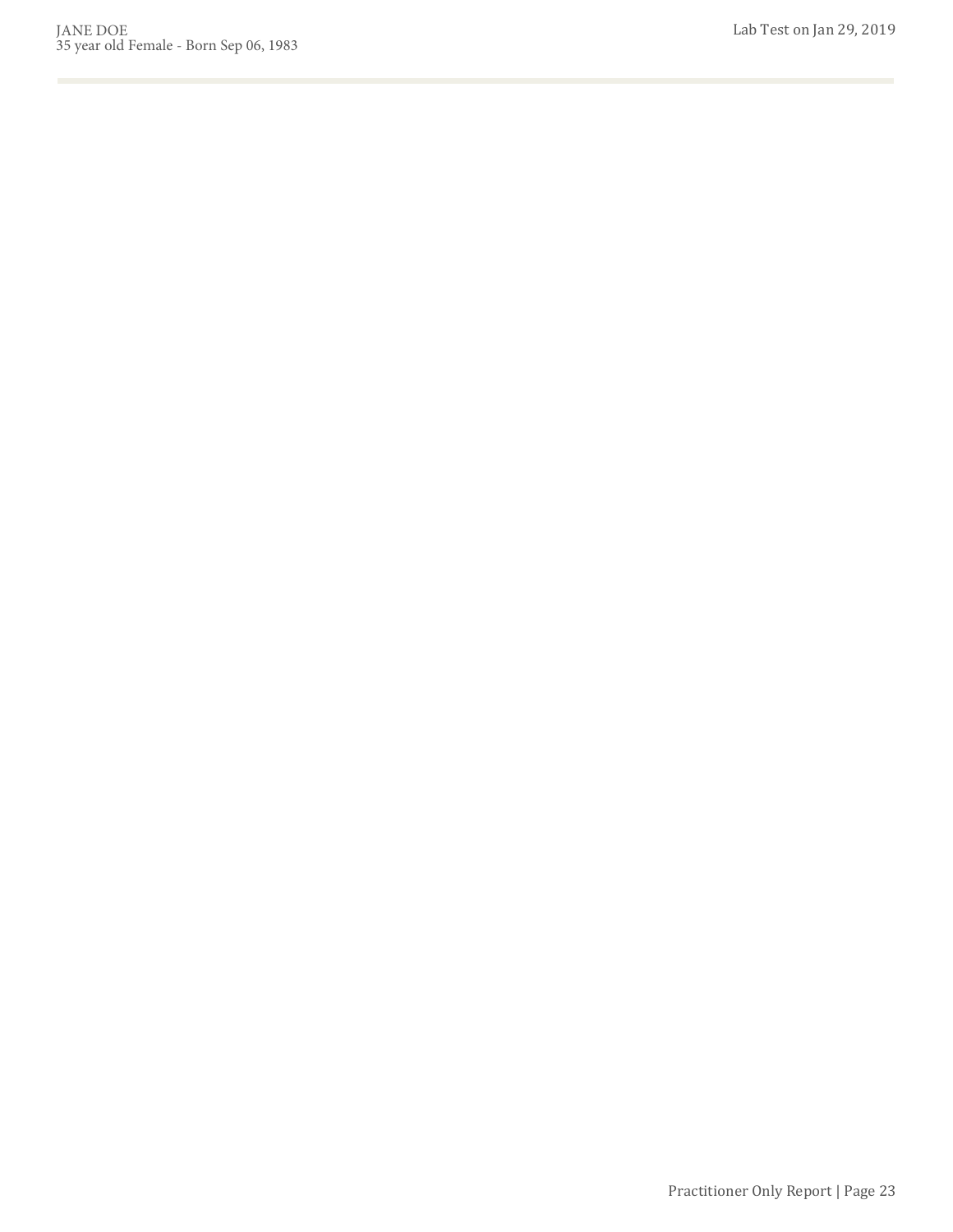# **Recommended Further Testing**



# **Advanced Practitioner Only Report**

Based on the results of the analysis of this blood test, the following areas may require further investigation. The suggestions for further testing are merely examples and do not attempt to provide you with an exhaustive list of further evaluation methods.

#### Intestinal Parasites

The results of this blood test indicate that this patient may dealing with intestinal parasites because a number of elements on a blood test, such as the ones listed below, may be out of optimal range in association with intestinal parasites. A blood test cannot tell what parasites your patient may be dealing with or even if your patient has an intestinal parasite so you may want to do further testing or evaluation to rule this out. This may include a thorough investigation of the subjective signs and symptoms associated with parasites and/or stool testing for ova and parasites.

#### **Rationale:**

Eosinophils 1, Hemoglobin, Female  $\downarrow$ , Hematocrit, Female  $\downarrow$ , Monocytes 1

#### Zinc Deficiency

The results of this blood test indicate that this patient may dealing with a zinc deficiency because the alk phos level is decreased. We cannot tell categorically that your patient has a zinc deficiency because there are no tests specifically testing for zinc levels on a common Chemistry Screen. The likelihood of zinc deficiency increases with the presence of clinical signs of zinc deficiency: white spots on nails, reduced sense of smell or taste, cuts that are slow to heal, acne, increased susceptibility to colds, infections, and flu, and for our male patients prostatic hypertrophy. If you suspect zinc deficiency, you may want to follow up with an in-office Zinc Taste Test or check White Blood cell or Red Blood cell zinc levels, which may be decreased.

**Rationale:**

Alk Phos  $\downarrow$ 

#### Primary Hypothyroidism

The results of this blood test indicate that this patient might be at an increased risk of Primary Hypothyroidism, which may be causing the elements listed below to be outside the optimal range. If you haven't done so already, you may want to consider running additional thyroid tests such as a Thyroid Antibody Panel to rule out possible Hashimoto's Thyroiditis. The Thyroid Antibodies to consider running are: Thyroid Peroxidase Antibodies (TPO Ab) and Thyroglobulin Antibodies (TGH Ab).

#### **Rationale:**

TSH  $\uparrow$ , Total T3  $\downarrow$ , Cholesterol - Total  $\uparrow$ , Triglycerides  $\uparrow$ , Free T3  $\downarrow$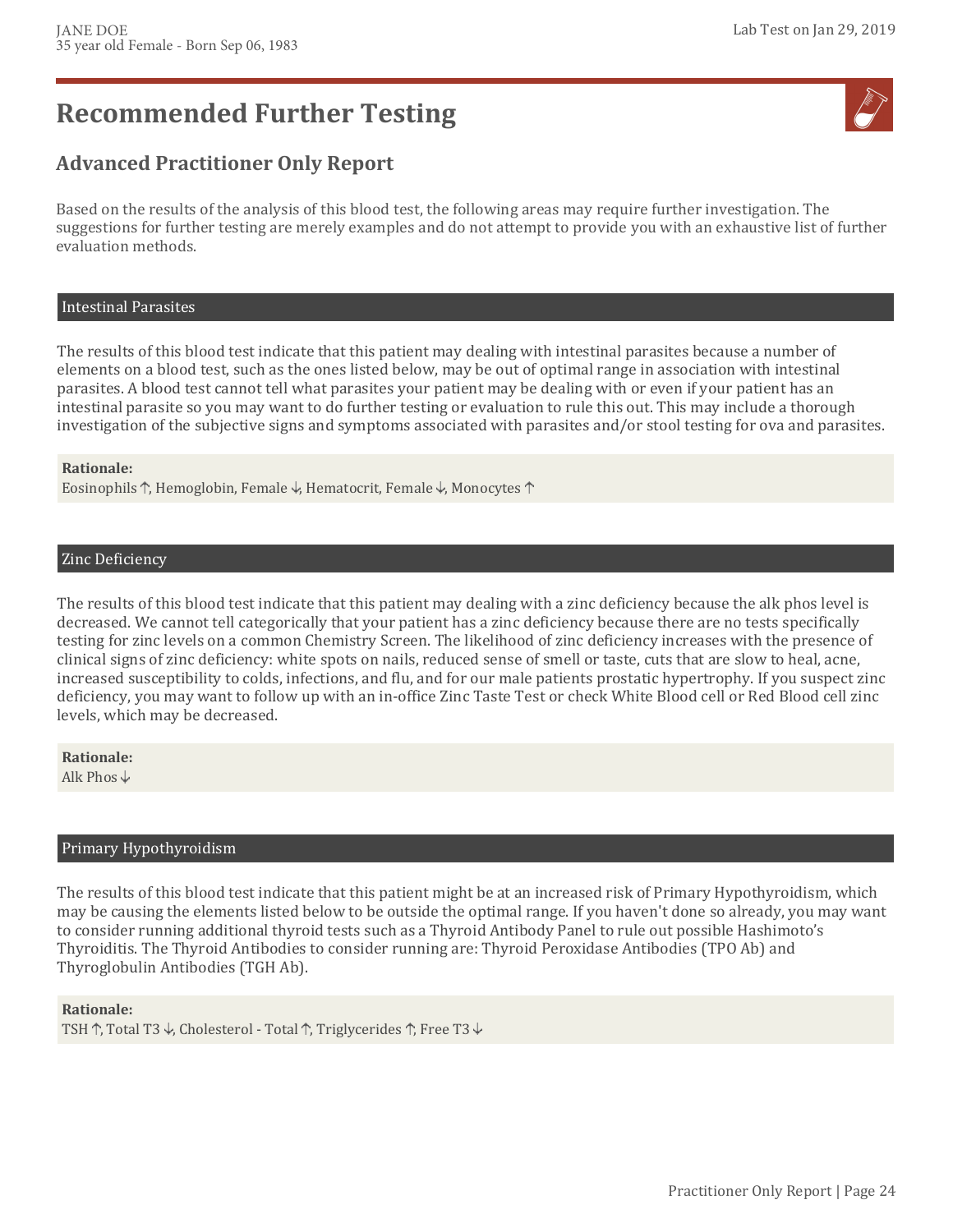# Additional Lipid Testing

The results of this blood test indicate that this patient may dealing with hyperlipidemia, which may be causing the elements listed below to be outside the optimal range. If you haven't done so already, you may want to consider running additional lipid tests such as the Cardio IQ (TM) Lipoprotein Fractionation Test to get more information on the nature of the hyperlipidemia and it's associated cardiovascular disease risk. The Cardio IQ (TM) Lipoprotein Fractionation Test precisely quantifies lipoprotein fractions across the entire lipoprotein spectrum; this comprises VLDL, IDL, LDL, and HDL particles.

#### **Rationale:**

Cholesterol - Total  $\uparrow$ , Triglycerides  $\uparrow$ , LDL Cholesterol  $\uparrow$ , Cholesterol/HDL Ratio  $\uparrow$ , HDL Cholesterol  $\downarrow$ 

# Allergies

The results of this blood test indicate that this patient may dealing with food or environmental sensitivities/allergies because a number of elements on a blood test, such as the ones listed below, may be out of optimal range in association with food allergies/sensitivities. We cannot tell what things your patient may be allergic to so you may want to do further testing or evaluation to rule this out. This may include doing an allergy elimination/challenge, more sophisticated immunological testing and/or gut function assessment because allergies may be a manifestation of a deeper gut issue such as intestinal hyperpermeability and/or malabsorption.

**Rationale:**

Eosinophils <sup>+</sup>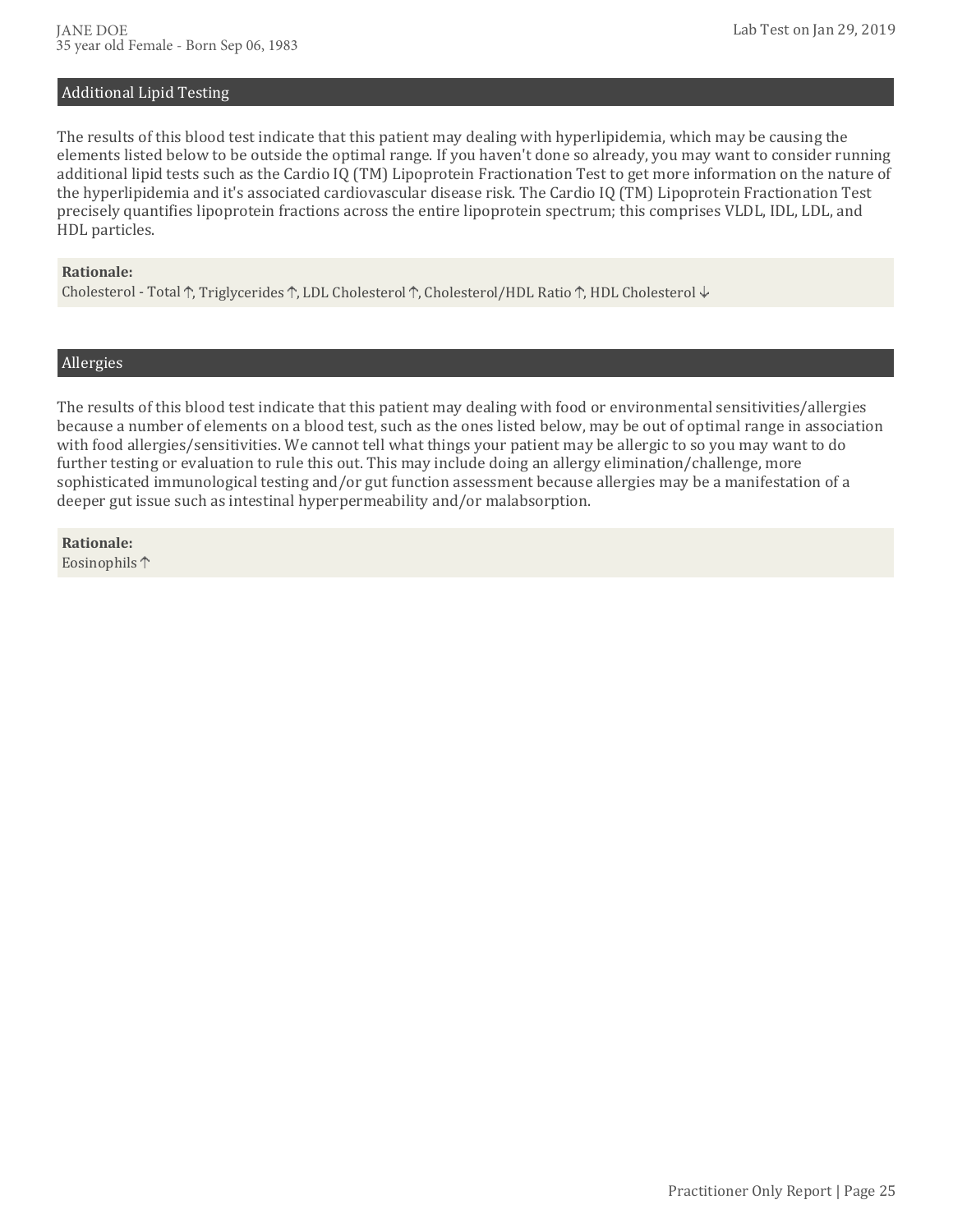# **Blood Test History Report**



The Blood Test History Report lists the results of your patient's Chemistry Screen and CBC tests side by side with the latest test listed on the left hand side. This report allows you to compare results over time and see where improvement has been made and allows you to track progress.

|                             | Latest 2 Test Results |                     |
|-----------------------------|-----------------------|---------------------|
| Element                     | Sep 19<br>2018        | Jan $29$<br>2019    |
| Glucose                     | 84.00                 | 85.00               |
| Hemoglobin A1C              | 5.00                  | 5.00                |
| Insulin - Fasting           | 7.50个                 | $8.10$ <sup>↑</sup> |
| Fructosamine                |                       |                     |
| C-Peptide                   |                       |                     |
| <b>BUN</b>                  | 15.00                 | 10.00               |
| Creatinine                  | $0.76 \; \downarrow$  | $0.61 \downarrow$   |
| Creatinine, 24-hour urine   |                       |                     |
| Creatinine Clearance        |                       |                     |
| eGFR Non-Afr. American      | 102.00                | 117.00              |
| eGFR African American       | 118.00                | 136.00 个            |
| <b>BUN/Creatinine Ratio</b> | 19.73 ↑               | 16.39个              |
| Sodium                      | 136.00                | 134.00 ↓            |
| Potassium                   | 4.40                  | 4.20                |
| Sodium/Potassium Ratio      | 30.90                 | 31.90               |
| Chloride                    | 100.00                | 101.00              |
| CO <sub>2</sub>             | 26.00                 | 25.00               |
| Anion gap                   | 14.40 ↑               | 12.20 ↑             |
| Uric Acid, female           | 5.30                  | $2.80 \downarrow$   |
| Protein, total              | 7.90个                 | 7.00                |
| Albumin                     | 5.00                  | 4.50                |
| Globulin, total             | 2.90个                 | 2.50                |
| Albumin/Globulin Ratio      | 1.70                  | 1.80                |
| Calcium                     | 9.70                  | 9.50                |
| Calcium/Albumin Ratio       | 1.94                  | 2.11                |
| Phosphorus                  | 4.60 个                | 4.20 ተ              |
| Calcium/Phosphorous Ratio   | $2.10 +$              | $2.26 \downarrow$   |
| Collagen Cross-Linked NTx   |                       |                     |
| Magnesium                   | 2.40                  | 2.20                |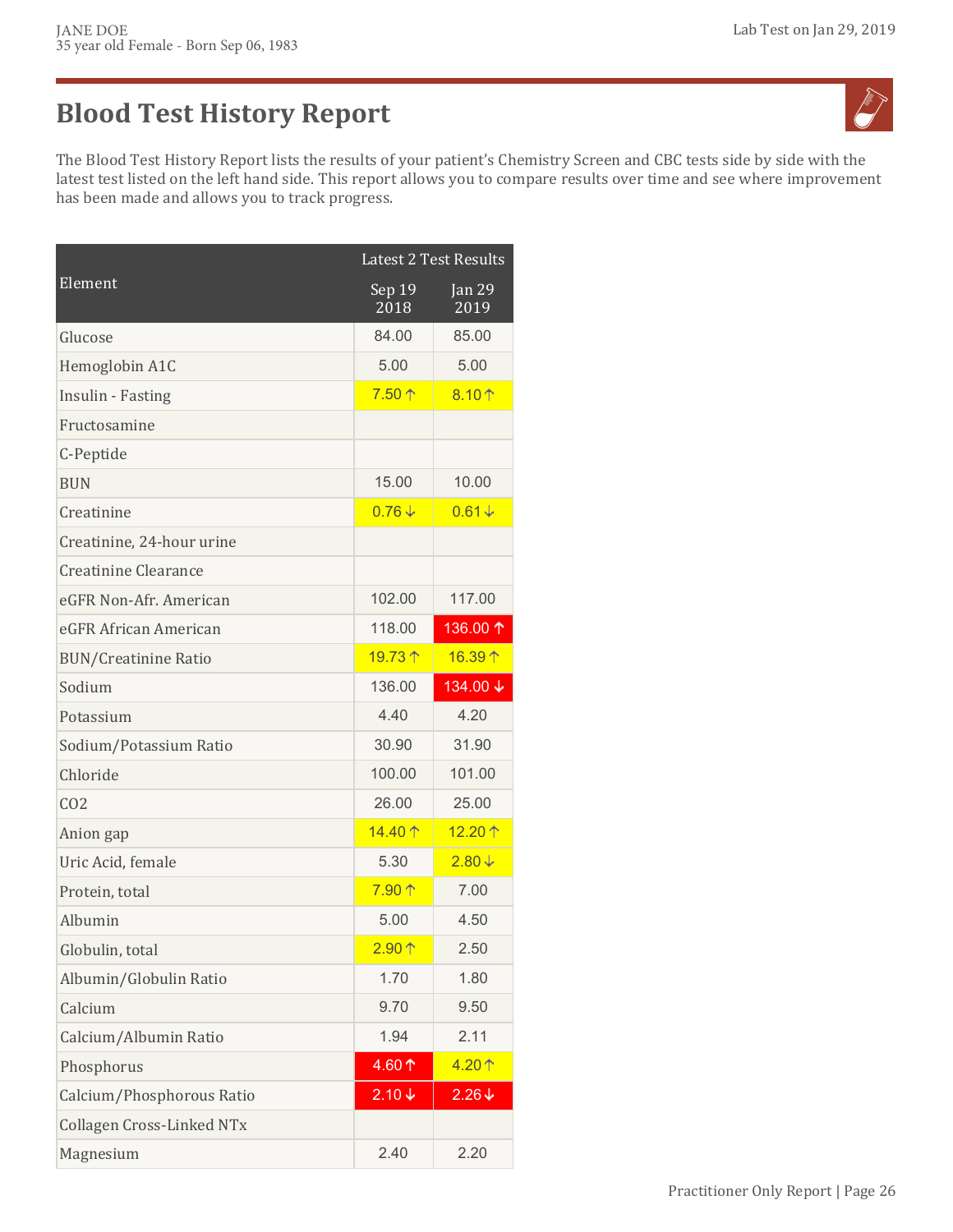|                              | Latest 2 Test Results        |                                     |  |
|------------------------------|------------------------------|-------------------------------------|--|
| Element                      | Sep $19$<br>2018             | Jan 29<br>2019                      |  |
| <b>Alk Phos</b>              | 65.00 $\downarrow$           | $54.00 \downarrow$                  |  |
| LDH                          | 133.00 ↓                     | 120.00 ↓                            |  |
| AST (SGOT)                   | 15.00                        | 13.00                               |  |
| ALT (SGPT)                   | $9.00 \tarrow$               | 10.00                               |  |
| GGT                          | 16.00                        | 15.00                               |  |
| Bilirubin - Total            | 0.50                         | 0.40                                |  |
| Bilirubin - Direct           | 0.10                         | 0.10                                |  |
| Bilirubin - Indirect         | 0.40                         | 0.30                                |  |
| Iron - Serum                 | 107.00                       | 57.00 ↓                             |  |
| Ferritin                     | 60.00                        | 75.00                               |  |
| <b>TIBC</b>                  | 395.00 个                     | 338.00                              |  |
| % Transferrin saturation     | 27.00                        | 17.00 ↓                             |  |
| Cholesterol - Total          | $355.00$ $\triangle$         | 258.00 个                            |  |
| Triglycerides                | 119.00 ↑                     | 129.00 ↑                            |  |
| LDL Cholesterol              | 258.00                       | 178.00                              |  |
| <b>HDL</b> Cholesterol       | 71.00 个                      | 54.00 ↓                             |  |
| <b>VLDL</b> Cholesterol      |                              |                                     |  |
| Cholesterol/HDL Ratio        | 5.00个                        | 4.80个                               |  |
| Triglyceride/HDL Ratio       | 1.67                         | 2.38个                               |  |
| Leptin, Female               |                              |                                     |  |
| <b>TSH</b>                   | 106.73                       | $6.63 \text{ } \textup{\textbf{t}}$ |  |
| Total T4                     | 2.20 $\overline{\mathbf{V}}$ | 6.10                                |  |
| Total T3                     | 34.00 V                      | 81.00 $\downarrow$                  |  |
| Free T4                      | $0.40$ V                     | 1.10                                |  |
| Free T3                      | 1.50 $\mathbf{\nabla}$       | $2.70 \downarrow$                   |  |
| T3 Uptake                    | 29.00                        | 35.00                               |  |
| Free Thyroxine Index (T7)    | $0.63$ V                     | 2.13                                |  |
| Thyroid Peroxidase (TPO) Abs |                              |                                     |  |
| Thyroglobulin Abs            |                              |                                     |  |
| Reverse T3                   |                              |                                     |  |
| <b>C-Reactive Protein</b>    |                              |                                     |  |
| Hs CRP, Female               | 3.70个                        | $3.20 \text{ } \text{ }^{\text{*}}$ |  |
| ESR, Female                  |                              |                                     |  |
| Homocysteine                 |                              |                                     |  |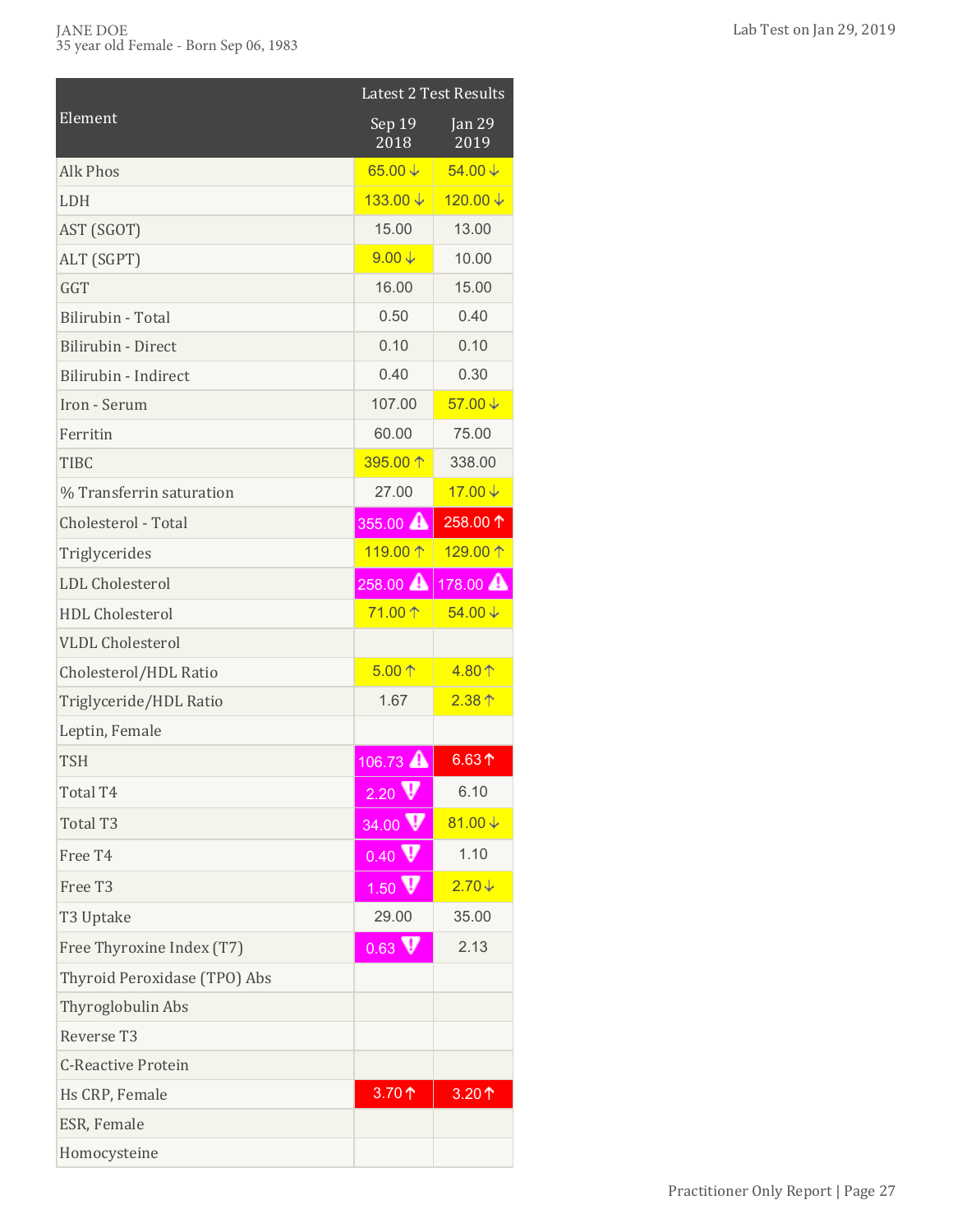#### JANE DOE 35 year old Female - Born Sep 06, 1983

|                                      | Latest 2 Test Results |                                            |  |  |
|--------------------------------------|-----------------------|--------------------------------------------|--|--|
| Element                              | Sep 19<br>2018        | Jan 29<br>2019                             |  |  |
| Fibrinogen                           |                       |                                            |  |  |
| Creatine Kinase                      |                       |                                            |  |  |
| Vitamin D (25-OH)                    | 54.00                 | 53.00                                      |  |  |
| Vitamin B12                          |                       |                                            |  |  |
| Folate                               |                       |                                            |  |  |
| DHEA-S, Female                       |                       |                                            |  |  |
| Cortisol - AM                        |                       |                                            |  |  |
| Cortisol - PM                        |                       |                                            |  |  |
| Testosterone, Free Female            |                       |                                            |  |  |
| Testosterone, Total Female           |                       |                                            |  |  |
| Sex Hormone Binding Globulin, female |                       |                                            |  |  |
| Estradiol, Female                    |                       |                                            |  |  |
| Progesterone, Female                 |                       |                                            |  |  |
| <b>Total WBCs</b>                    | 7.40                  | 7.00                                       |  |  |
| RBC, Female                          | 4.68个                 | 4.22                                       |  |  |
| Reticulocyte count                   |                       |                                            |  |  |
| Hemoglobin, Female                   | 13.50                 | 12.60 ↓                                    |  |  |
| Hematocrit, Female                   | 41.60                 | 36.90 ↓                                    |  |  |
| MCV                                  | 88.90                 | 87.40                                      |  |  |
| <b>MCH</b>                           | 28.80                 | 29.90                                      |  |  |
| <b>MCHC</b>                          | 32.50                 | 34.10                                      |  |  |
| Platelets                            | 369.00                | 417.00                                     |  |  |
| <b>RDW</b>                           | 13.20 个               | 12.20                                      |  |  |
| Neutrophils                          | 55.00                 | 48.00                                      |  |  |
| <b>Bands</b>                         |                       |                                            |  |  |
| Lymphocytes                          | 36.00                 | 38.00                                      |  |  |
| Monocytes                            | 6.00                  | $8.00 \text{ } \text{ }^{\text{}}\text{ }$ |  |  |
| Eosinophils                          | 3.00                  | $6.00 \text{ } \text{ }^{\text{}}$         |  |  |
| Basophils                            | 0.00                  | 0.00                                       |  |  |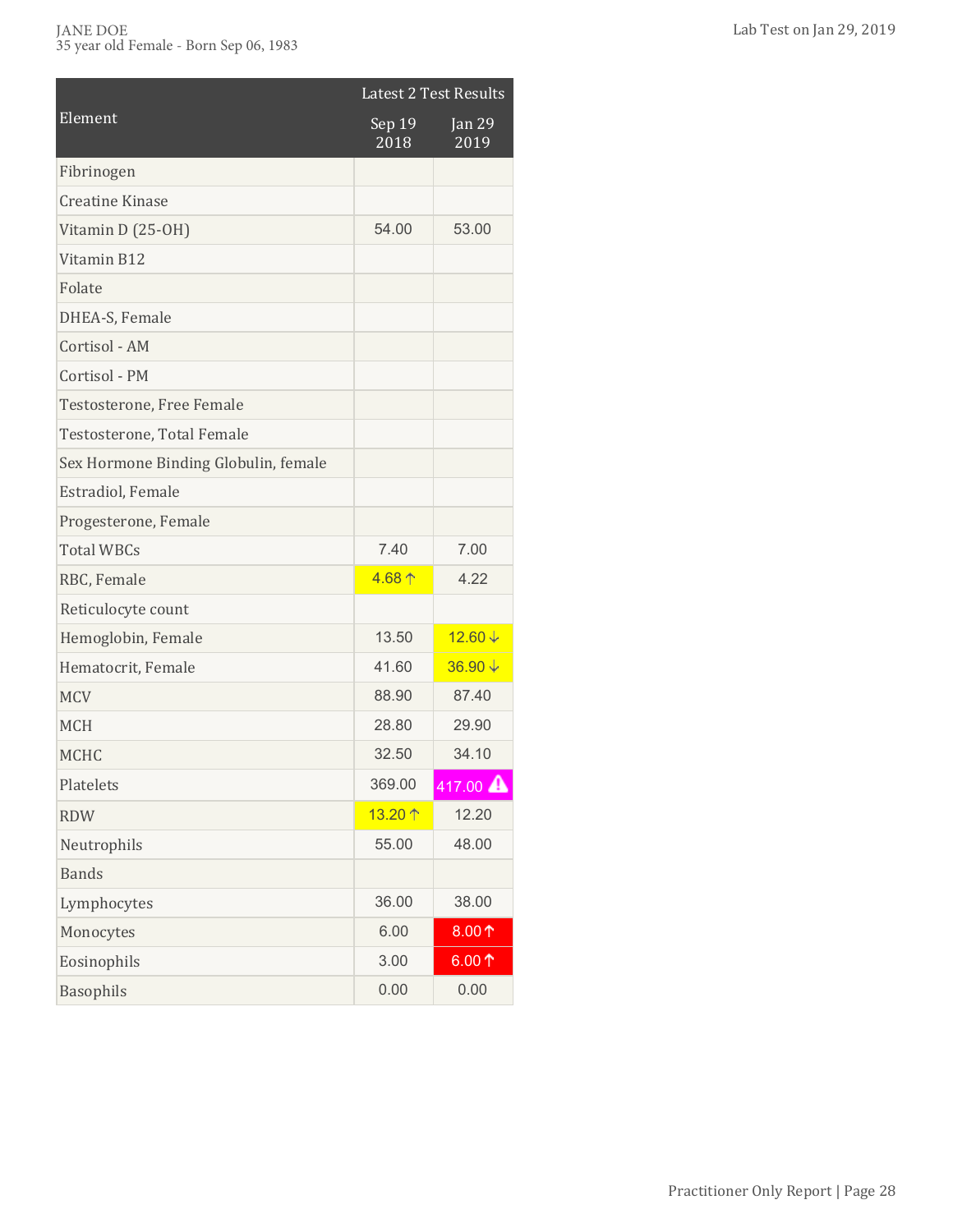# **Clinical Dysfunctions Report**



# **Advanced Practitioner Only Report**

The Clinical Dysfunctions Report shows a list of likely Health Concerns and Nutrient Deficiencies that your patient may be suffering from based on an analysis of their Chemistry Screen and CBC results. Health Concerns that are most likely are listed at the top of the report and the least likely at the bottom.

**Score Guide: 90% - 100%** - Dysfunction Highly Likely, **70% - 90%** - Dysfunction Likely, **50% - 70%** - Dysfunction Possible, **< 50%** - Dysfunction Less Likely.

| <b>Health Concerns</b>                  | $0\%$ | 100% |
|-----------------------------------------|-------|------|
| Hypothyroidism - Primary                |       | 100% |
| Hypoglycemia                            |       | 100% |
| Hypothyroidism - T4 under<br>conversion |       | 100% |
| Intestinal Parasites                    |       | 100% |
| Hyperinsulinemia                        |       | 86%  |
| Metabolic Syndrome                      |       | 80%  |
| Adrenal Insufficiency                   |       | 71%  |
| Atherosclerotic Process                 | 65%   |      |
| Anemia                                  | 38%   |      |
| Fatty Liver - Early Stage               | 36%   |      |
| Endothelial Dysfunction                 | 36%   |      |
| Muscle Atrophy/Breakdown                | 33%   |      |
| Hypothyroidism - Secondary              | 31%   |      |
| Metabolic Acidosis                      | 29%   |      |
| Gastric Inflammation                    | 27%   |      |
| Immune Insufficiency                    | 25%   |      |
| Hypochlorhydria                         | 19%   |      |
| Biliary Insufficiency/Stasis            | 18%   |      |
| Bacterial Infection                     | 18%   |      |
| Gout                                    | 17%   |      |
| Viral Infection                         | 15%   |      |
| Renal Insufficiency                     | 14%   |      |
| Liver Dysfunction                       | 5%    |      |
| Adrenal Stress                          | $0\%$ |      |
| <b>Biliary Obstruction</b>              | $0\%$ |      |
| Fatty Liver/Steatosis                   | $0\%$ |      |
| Hyperactive Thyroid                     | $0\%$ |      |
| Iron Overload                           | $0\%$ |      |
| Liver Cell Damage                       | $0\%$ |      |
| Pancreatic Insufficiency                | $0\%$ |      |
| Renal Disease                           | $0\%$ |      |
|                                         |       |      |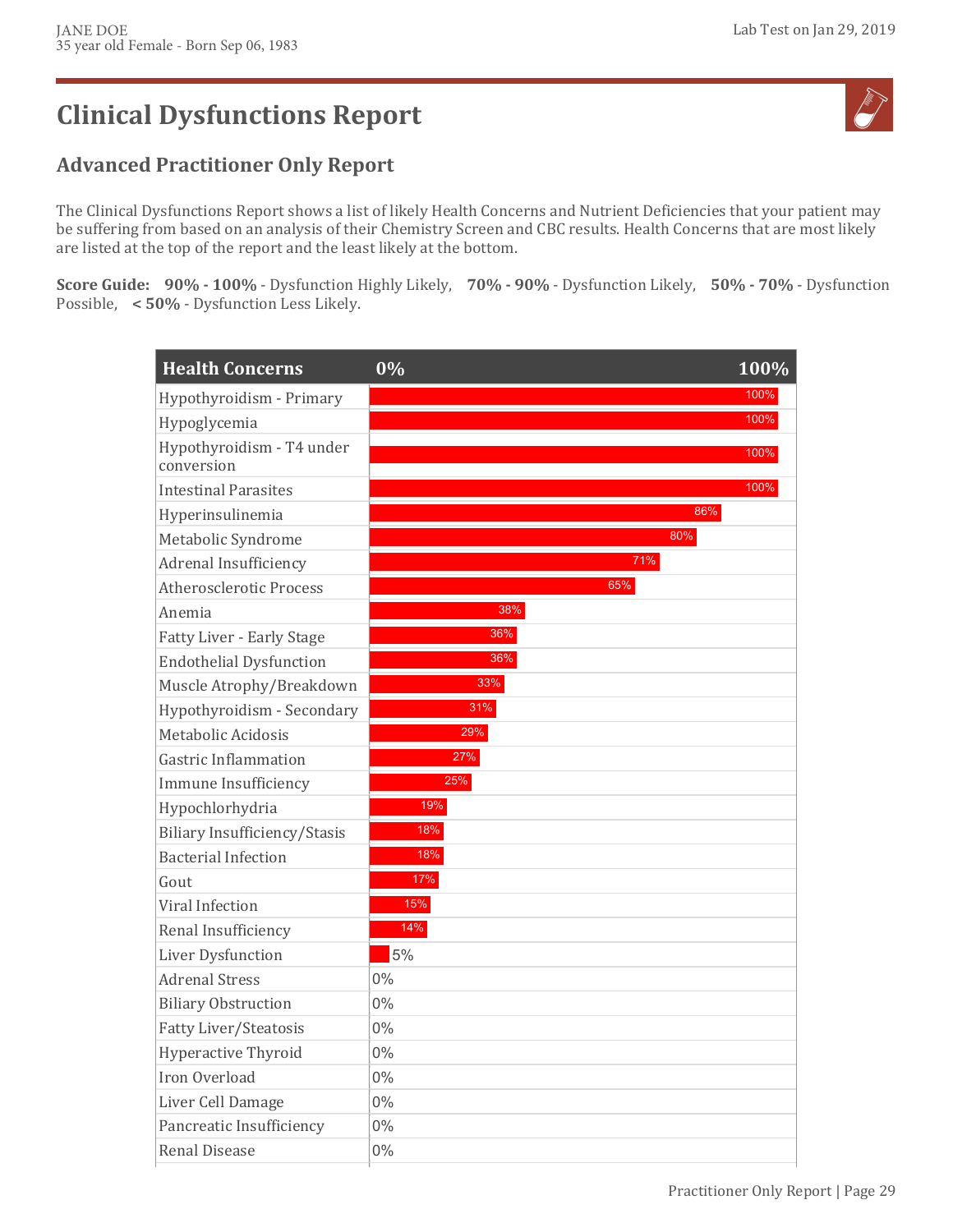| <b>Health Concerns</b>          | 0%  | 100% |
|---------------------------------|-----|------|
| Liver Cirrhosis                 | 10% |      |
| Metabolic Alkalosis             | 0%  |      |
| Testosterone Deficiency         | 0%  |      |
| Intestinal Hyperpermeability 0% |     |      |
| Dysglycemia                     | 0%  |      |

#### **Hypothyroidism - Primary**

In primary hypothyroidism the problem is located in the thyroid gland itself, which fails to produce thyroid hormone. Consider primary hypothyroidism with an increased **TSH**, a decreased **Total T4**, a decreased **Total T3**, a decreased **Free T4**, a decreased **Free T3** and a decreased **T3-uptake**. Additional elements that may be out of range with primary hypothyroidism include an increased **total cholesterol** and **triglyceride** level. Primary hypothyroidism is often preceded by autoimmune thyroid disease. If you have a patient with suspected thyroid disease you should screen for thyroid antibodies.

# **[ 100% ] - Dysfunction Highly Likely. Much improvement required.**

**Rationale:**

TSH  $\uparrow$ , Total T3  $\downarrow$ , Cholesterol - Total  $\uparrow$ , Triglycerides  $\uparrow$ , Free T3  $\downarrow$ 

#### **Elements Considered:**

TSH, Total T4, Total T3, T3 Uptake, Cholesterol - Total, Triglycerides, Free T4, Free T3, Free Thyroxine Index (T7)

#### **Patient Result Not Available - Consider Running In Future Tests:**

Thyroid Peroxidase (TPO) Abs, Thyroglobulin Abs

#### **Hypoglycemia**

Consider hypoglycemia with a decreased fasting **blood glucose** along with a decreased **LDH**. Additional elements that may be out of range with hypoglycemia include a decreased **Hemoglobin A1C** and an increased **SGPT/ALT** level.

# **[ 100% ] - Dysfunction Highly Likely. Much improvement required.**

**Rationale:** LDH

**Elements Considered:** Glucose, LDH, Hemoglobin A1C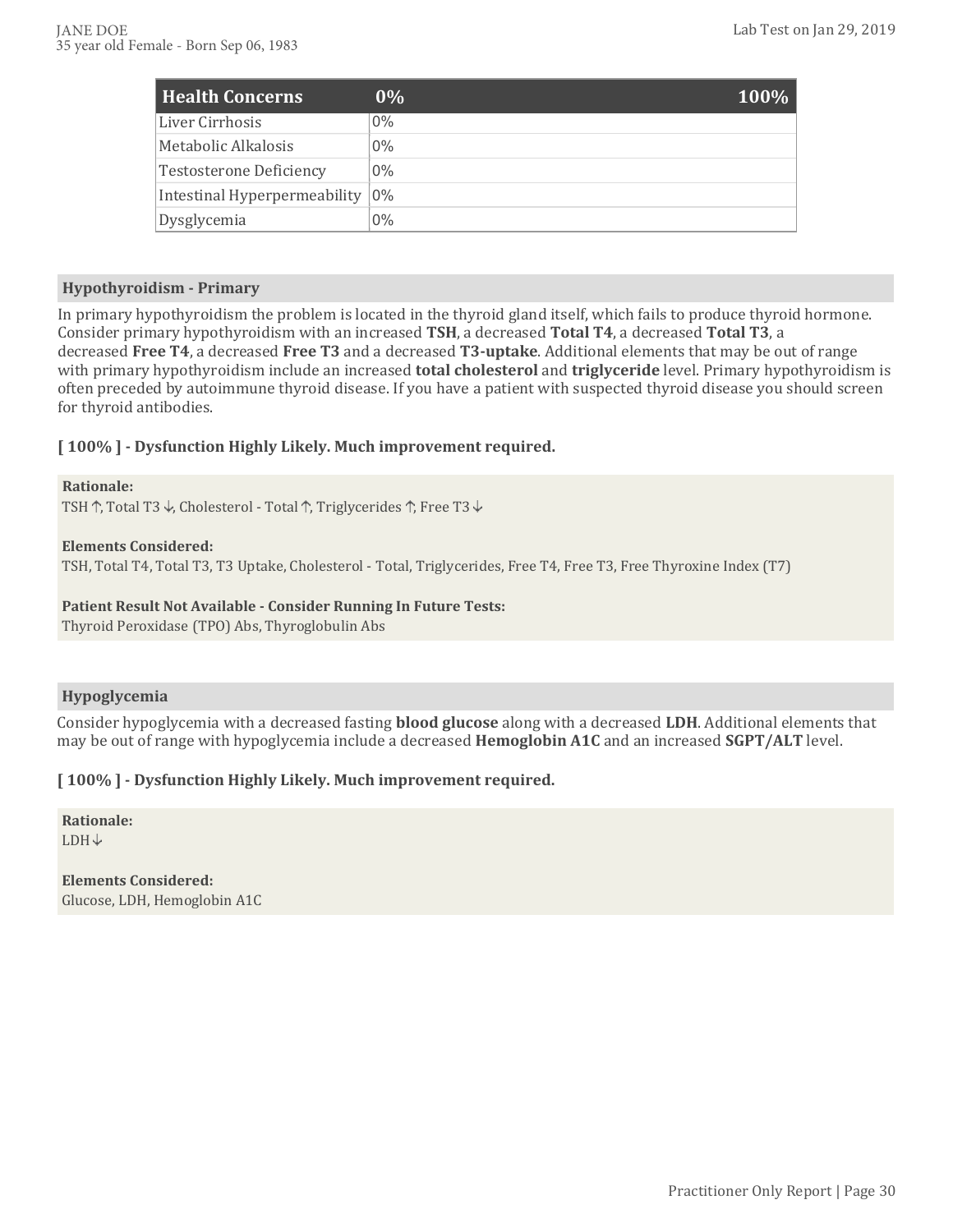### **Hypothyroidism - T4 under conversion**

T4 under conversion or low T3 syndrome is a form of hypothyroidism that clearly demonstrates the problem of using TSH alone as a marker for Hypothyroidism. Consider T4 under conversion or low T3 syndrome when you have a **normal TSH** along with a **decreased Total T3**, a **decreased Free T3**, a **normal Total T4**, a **normal Free T4** and an **increased reverse T3**. These patients will be suffering from all the classic signs and symptoms of low thyroid.

### **[ 100% ] - Dysfunction Highly Likely. Much improvement required.**

**Rationale:** Total T3  $\downarrow$ , Free T3  $\downarrow$ 

**Elements Considered:** Total T3, Free T3

**Patient Result Not Available - Consider Running In Future Tests:** Reverse T3

#### **Intestinal Parasites**

Consider intestinal parasites with increased **eosinophils**, increased **basophils**, and increased **monocytes**. Intestinal parasites are **probable** and should be ruled out. Additional elements that may be out of range with intestinal parasites include a decreased **hemoglobin**, a decreased **hematocrit** and a decreased **serum iron**. It is important to do further studies if you suspect intestinal parasites, i.e. a stool analysis with ova and parasite, especially if the subjective indicators are present.

#### **[ 100% ] - Dysfunction Highly Likely. Much improvement required.**

#### **Rationale:**

Eosinophils  $\uparrow$ , Hemoglobin, Female  $\downarrow$ , Hematocrit, Female  $\downarrow$ , Monocytes  $\uparrow$ 

#### **Elements Considered:**

Eosinophils, Basophils, Iron - Serum, Hemoglobin, Female, Hematocrit, Female, Monocytes

#### **Hyperinsulinemia**

Insulin resistance is the condition in which people lose sensitivity to the hormone insulin. As the cells become resistant to insulin, levels of insulin and blood glucose will rise. Consider insulin resistance with an increased **fasting insulin** and an increased **fasting blood glucose**, an increased **Hemoglobin A1C**, an increased **triglyceride** and an increased **Triglyceride/HDL ratio.** You may also see an increased **total cholesterol**, an increased **C-Peptide**, a decreased **HDL** and a decreased **phosphorous**.

#### **[ 86% ] - Dysfunction Likely. Improvement required.**

#### **Rationale:**

Cholesterol - Total  $\uparrow$ , Triglycerides  $\uparrow$ , HDL Cholesterol  $\downarrow$ , Insulin - Fasting  $\uparrow$ , Triglyceride/HDL Ratio  $\uparrow$ 

#### **Elements Considered:**

Glucose, Phosphorus, Cholesterol - Total, Triglycerides, HDL Cholesterol, Insulin - Fasting, Triglyceride/HDL Ratio

# **Patient Result Not Available - Consider Running In Future Tests:**

C-Peptide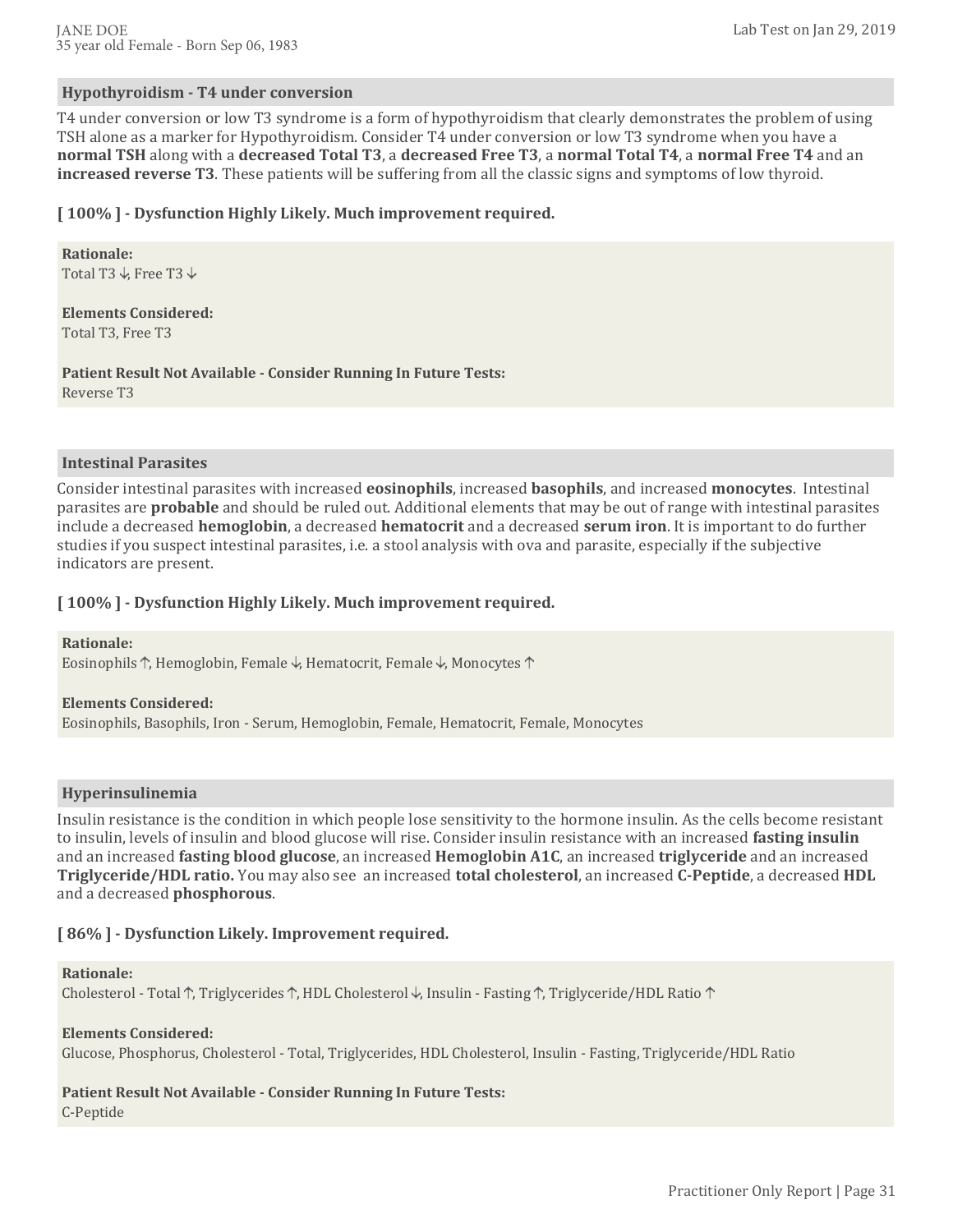#### **Metabolic Syndrome**

Consider metabolic syndrome with an increased **triglyceride**, an increased **total cholesterol**, an increased **LDL** cholesterol, a decreased **HDL**, an increased fasting **blood glucose** and an increased **hemoglobin A1C**. Additional elements that may be out of range with metabolic syndrome include an increased fasting **insulin**, an increased **uric acid** and decreased **DHEA**.

### **[ 80% ] - Dysfunction Likely. Improvement required.**

#### **Rationale:**

Triglycerides  $\uparrow$ , Insulin - Fasting  $\uparrow$ , Cholesterol - Total  $\uparrow$ , LDL Cholesterol  $\uparrow$ , HDL Cholesterol  $\downarrow$ 

#### **Elements Considered:**

Glucose, Triglycerides, Hemoglobin A1C, Insulin - Fasting, Uric Acid, female, Cholesterol - Total, LDL Cholesterol, HDL Cholesterol

#### **Patient Result Not Available - Consider Running In Future Tests:**

DHEA-S, Female, Leptin, Female

#### **Adrenal Insufficiency**

Adrenal insufficiency can cause a decrease in the secretions of both the glucocorticoid and mineralcorticoid hormones. A decrease in aldosterone, the major mineralcorticoid, from adrenal insufficiency will have an impact on potassium and sodium metabolism causing an increase in serum potassium and a decrease in serum sodium. Consider Adrenal Insufficiency with an **increased serum potassium** along with a **decreased sodium and/or chloride** and a **decreased serum DHEA-sulfate** . Additional elements that may be out of range with adrenal insufficiency include an **increased blood glucose** and an **increased serum triglyceride.** Urinary chloride will be increased. Adrenal insufficiency can be confirmed with salivary cortisol/DHEA studies.

#### **[ 71% ] - Dysfunction Likely. Improvement required.**

**Rationale:** Sodium  $\downarrow$ , Cholesterol - Total  $\uparrow$ , Triglycerides  $\uparrow$ 

**Elements Considered:** Sodium/Potassium Ratio, Sodium, Potassium, Glucose, Chloride, Cholesterol - Total, Triglycerides

#### **Patient Result Not Available - Consider Running In Future Tests:**

DHEA-S, Female, Cortisol - AM, Cortisol - PM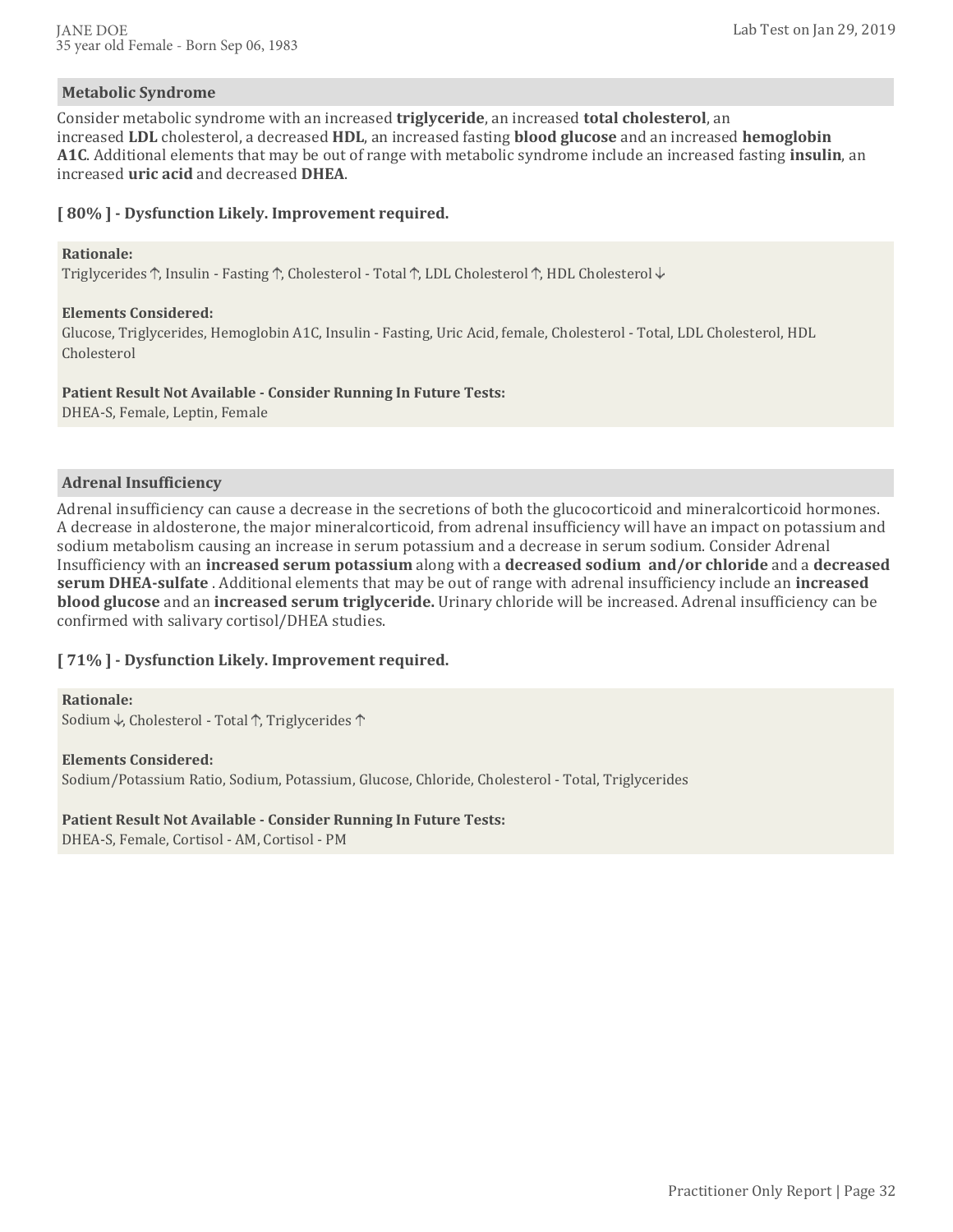#### **Atherosclerotic Process**

Consider an atherosclerotic process with an **increased triglyceride level** in relation to an **increased total cholesterol** and an **increased uric acid level** , **a decreased HDL** and **an increased LDL**. Additional elements that may be out of range with an atherosclerotic process include an **increased platelet level**, an **increased homocysteine**, an **increased HS-CRP**, and an **increased fibrinogen**. **AST/SGOT may be elevated** due to the presence of this enzyme in heart tissue and **CO2 may be elevated** as well.

#### **[ 65% ] - Dysfunction Possible. There may be improvement needed in certain areas.**

#### **Rationale:**

Cholesterol - Total <sup>+</sup>, LDL Cholesterol <sup>+</sup>, HDL Cholesterol ↓, Platelets <sup>+</sup>, Hs CRP, Female <sup>+</sup>

#### **Elements Considered:**

Uric Acid, female, Triglycerides, Cholesterol - Total, LDL Cholesterol, HDL Cholesterol, Platelets, CO2, AST (SGOT), Hs CRP, Female

#### **Patient Result Not Available - Consider Running In Future Tests:**

Homocysteine, Fibrinogen